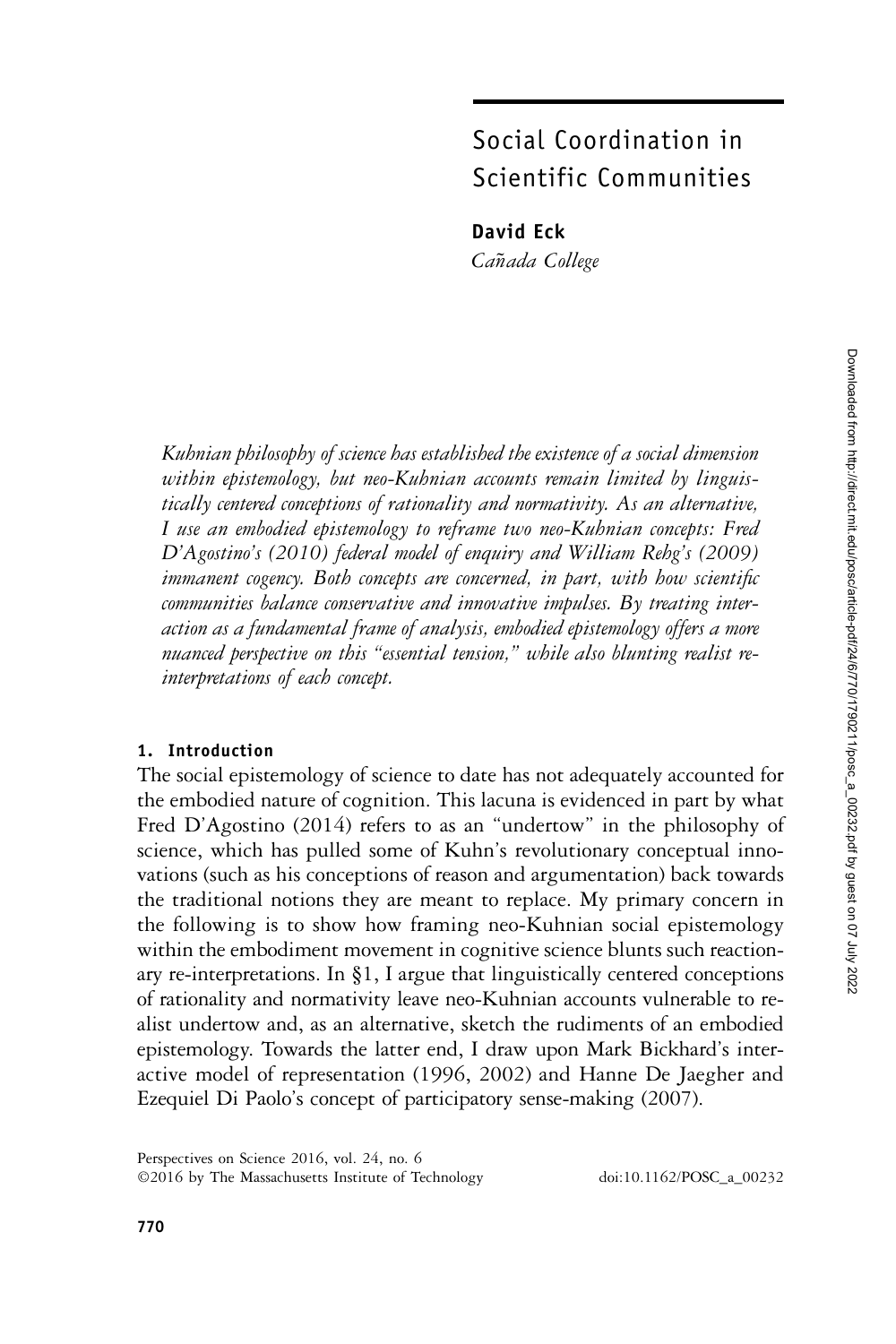In order to give some context to the undertow issue, in §2 I chart the development of social epistemology using K. Brad Wray's explication of Kuhnian epistemology (2011). This sets up my analysis of two major works in neo-Kuhnian social epistemology: Fred D'Agostino's (2010) Naturalizing Epistemology (§3) and William Rehg's (2009) Cogent Science in Context (§5). Beginning with the former, the central theme of D'Agostino (2010) is how communities of enquiry balance conservative and innovative impulses, which Kuhn (1977) refers to as the "essential tension." D'Agostino's federal model of enquiry broadens Kuhn's account beyond science, modeling all epistemic divisions of labor in terms vertical and horizontal axes of enquiry. The federal model shares important affinities with participatory sensemaking's notion of coordination mechanisms, but D'Agostino's account stands at a crossroads between embodied and disembodied epistemologies. To highlight this tension, I turn to Steve Fuller's conception of social epistemology, which has heavily influenced D'Agostino.

Fuller's account is one of two varieties of disembodied social epistemology that I examine in §4. Articulating the connection between Fuller (2002, 2011, 2012) and D'Agostino clarifies the obstacles to linking the federal model of enquiry to participatory sense-making and the larger embodied cognition framework. My critique of Fuller thus serves two purposes: first, to show that an embodied epistemology provides a more nuanced perspective on D'Agostino's mapping of epistemic communities and, second, to lay the groundwork for revising another disembodied social epistemology namely, Martin Kusch's communitarian epistemology (2002a, 2002b, 2013). Among the many merits of Kusch's communitarian epistemology is linking the social epistemology of science—in particular, Barry Barnes (1983) and the associated strong program in the sociology of knowledge to a broader notion of epistemic communities. Yet communitarian epistemology, as with Fuller, is limited by an overly narrow, linguistically centered understanding of normativity. To buttress my reframing of Kusch's communitarian epistemology and D'Agostino's federal model, I turn to Rehg's concept of cogency.

In §5, I consider Rehg's argumentation theory (2009), which details "microsocial" dynamics within communities of enquiry. This helps to clarify the relationship between the institutional mechanisms described by D'Agostino and participatory sense-making's more fine-grained focus on two-person interaction. The key concept of Rehg's theory is cogency, which entails that argumentation is a context-specific process that involves an indefinite range of potential factors. The immanent nature of argumentation facilitates the balancing of innovation and stability within scientific communities. To conclude, I review the advantages of an embodied account of the essential tension as compared to a linguistically centered one.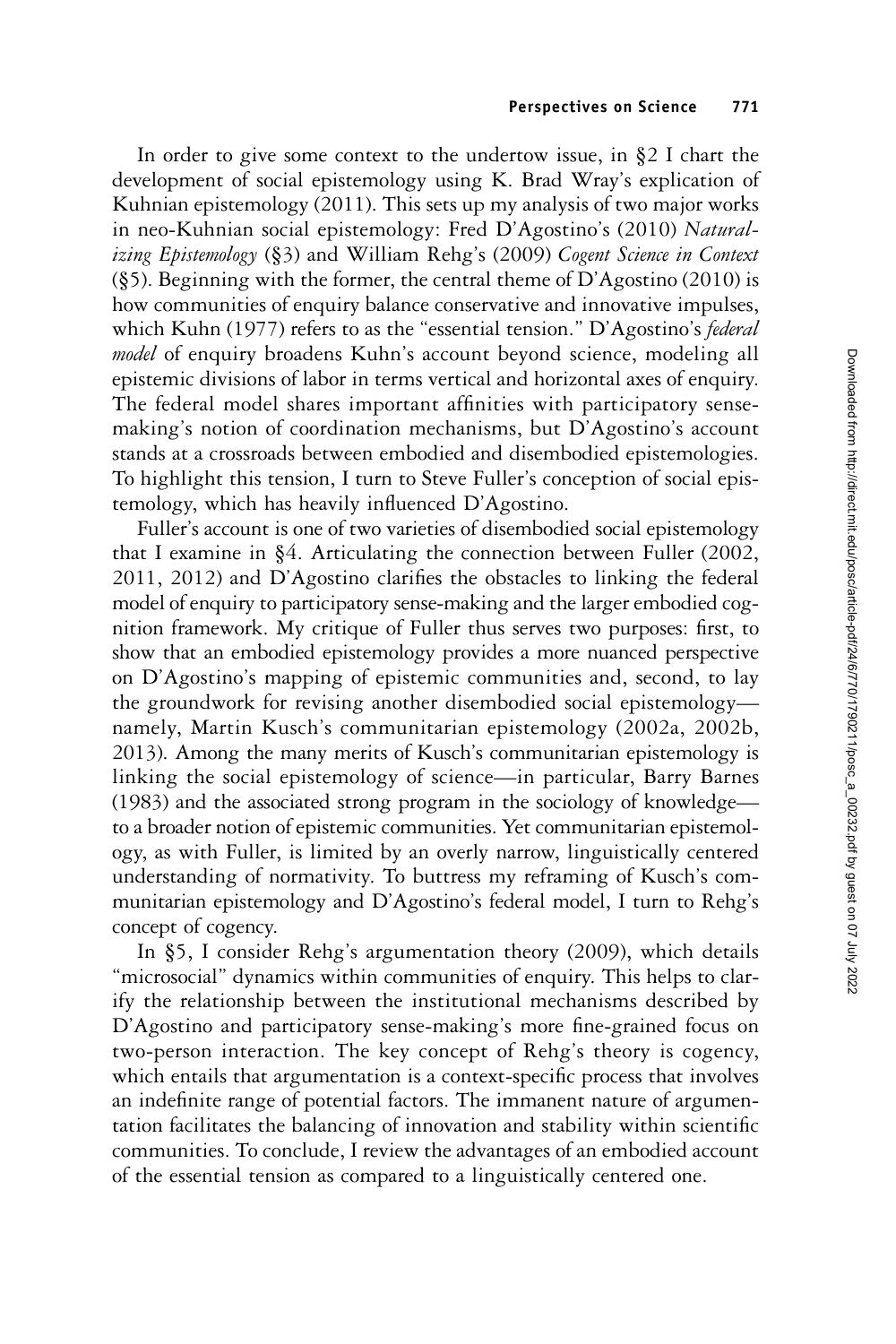# 2. Battling the Undertow of Realism: The Need for "Embodied" Social Epistemology

Anti-realist positions that endorse a linguistic notion of rationality and normativity—that is, accounts in which the primitive nature of reason and norms are understood in propositional terms—are inherently vulnerable to realist re-interpretations. D'Agostino (2010, p. 2) endorses such a variety of anti-realism—citing Kusch (2002a) and Rorty (1989) as support—though he refrains from defending anti-realism in Naturalizing Epistemology in order to focus instead on its "collectivist" implications for social epistemology. D'Agostino positions his anti-realism as an extension of the so-called "linguistic turn" (Rorty 1992) in philosophy. In §3, I use James Ladyman's critique of Naturalizing Epistemology (2012) to detail how D'Agostino's account remains vulnerable to realist undertow. In the present section, I focus on identifying the basic features of D'Agostino's anti-realism in connection with Kusch's communitarian epistemology (2002a); Kusch's account is especially relevant given its aforementioned link to the sociology of science.

The cornerstone of Kusch's communitarian epistemology is his concept of social identity. Kusch understands social identities as a "social kind" (2002a, 2013); other social kinds include money and marriage. For Kusch, money, marriage, and social identities are all constructed via the medium of language. Drawing upon Edward Craig (1999), Kusch (2013) argues that the concept of knowledge originated due to the need to mark a specific type of social identity—namely, being a reliable informant. As a result, the concept of knowledge, like money and marriage, is itself a social kind. In contrast to natural or artificial kinds, social kinds depend on language speakers for their continued existence: if all language speakers disappeared, so too would all social kinds. On this view, the performative and constructive dimensions of language take on a greater significance than the ability to refer to mind-independent material objects. The anti-realist character of communitarian epistemology is clear: knowledge is anchored primarily to its role within social communities rather than to a mind-independent objective reality. Yet Kusch's position, I argue, still entails an attenuated realism that leaves the door open to realist reconstructions.

Although the shift to a pragmatically oriented notion of language is salutary, Kusch retains a key aspect of the realist picture. On both views, the medium of language enables different cognitive subjects to possess mutually shared truths: on the classic realist picture, the shared truth is a physical aspect of the world; for Kusch, subjects recognize the same linguistically stipulated social roles. Accordingly, on Kusch's account, there is a social normativity that is functionally analogous to the notion of mindindependent material objectivity. To illustrate the nature of social norms, consider the example of money: money's existence requires people to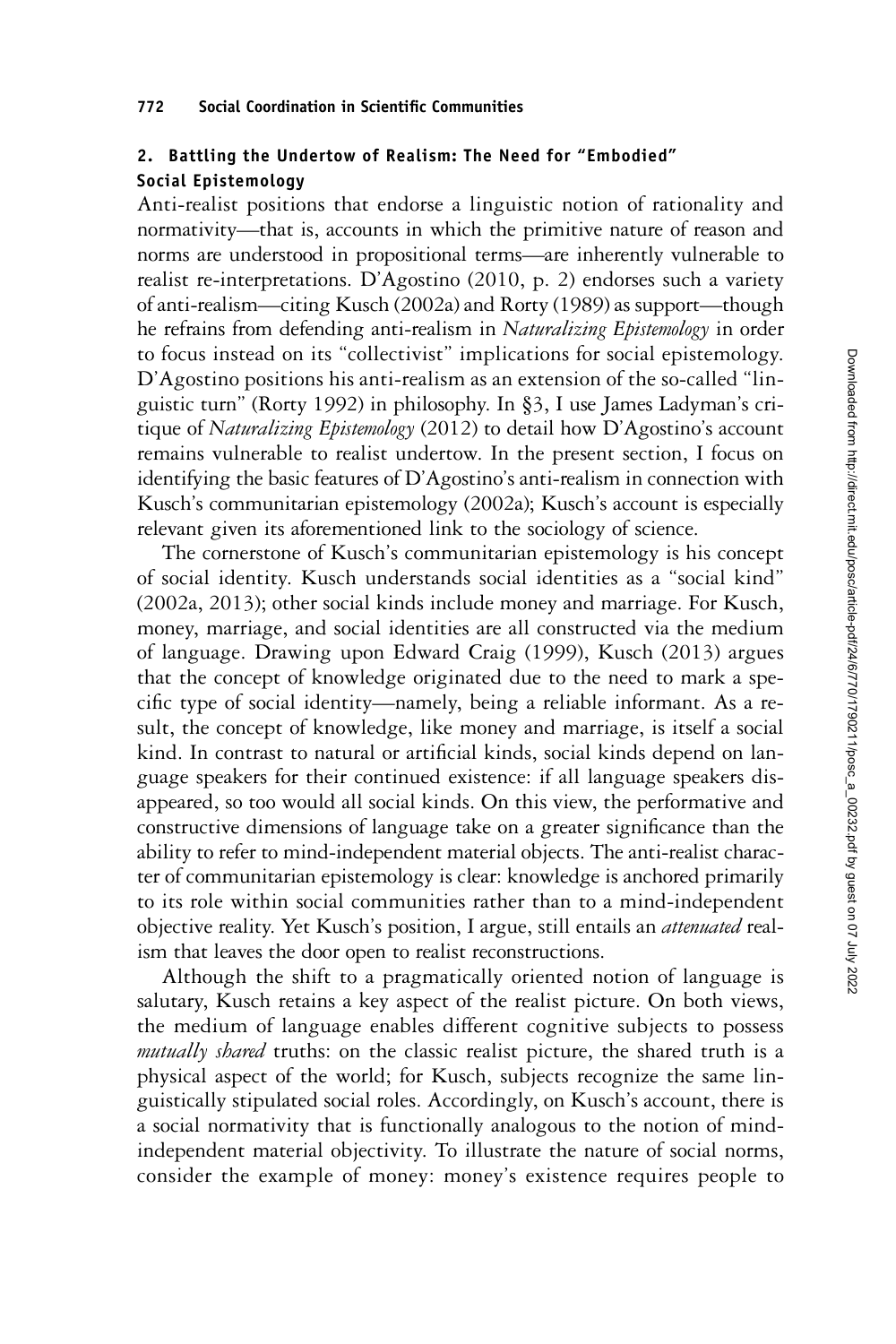recognize it as essentially the same thing, as a means for exchanging goods. Likewise with regard to knowledge, members of a community must effectively recognize its meaning as designating a reliable informant. The proviso of *reliability* entails that Kusch's anti-realism is not radically voluntarist, since the reliability of informants is determined in no small part by their understanding of and ability to manipulate natural and artificial kinds. Kusch's communitarian epistemology thus displaces but does not eliminate the role of material determination, with the latter's role being mediated by socially constructed identities and other social kinds. Given this linguistic conception of normativity, I turn now to the rudiments of an embodied conception. My primary goal for the remaining portion of §1 is to use the following sketch to highlight some problematic features of the linguistic conception that would otherwise go unnoticed, contrasting them with an embodied interactivist model.

The decisive difference between embodied and disembodied epistemologies hinges upon a distinction between external contact and external semantic content. On an embodied epistemology, the former supplants the latter, a conceptual innovation that ultimately undermines the very notion of mutually shared semantic truths. This is the respect in which an embodied epistemology provides a stronger foundation for anti-realism, thwarting realist reconstructions. But with regard to human cognition, my critique of mutually shared truths will not be fully articulated until §4, when I reconstruct Kusch's conception of social identity; for the moment, I focus on how the concept of external contact entails a different picture of epistemic agency—a shift from epistemic agency as a passive content-receiver in favor of an anticipatory agent in continuous contact with his or her environment. To establish the basic difference between contact and content, I begin with Bickhard's account of minimal forms of epistemic agency.

Bickhard's interactivist model of representation shifts the question of representation away from the usual one of content to the act of representing itself (1996, 2002). This shift is made on the grounds that semantic content is derivative of an organism's embodied engagement with its environment. Representations, on this view, primarily serve to differentiate between different interactive contacts. Bickhard writes, "differing environments may leave that (sub)system [whatever initiates an interaction] in differing final internal states or conditions when the interaction is 'completed'. Such possible internal final states, then, will serve to differentiate possible environments" (1996, p. 60). The term "differentiation" expresses the semantic *opaqueness* between environment and interacting system. The final state reached does not bear informational content from environment to organism; instead, the only information that perceptual differentiators contain about the environment is that it caused the given final internal state within the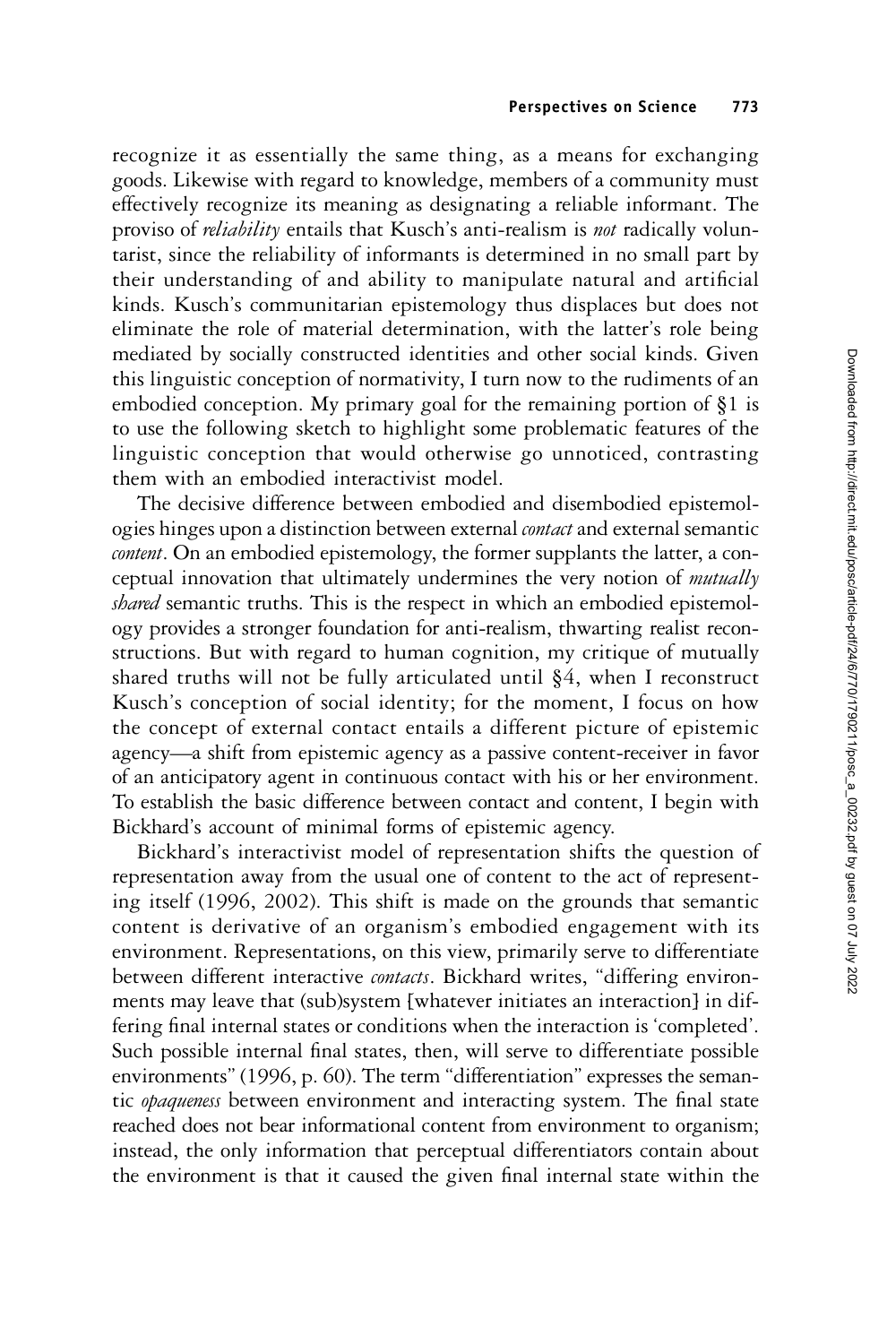organism to be reached. The internal state thus only implicitly defines the environment (1996, p. 61). Differentiation and implicit definition are in this manner the two foundations of interactive representation.

Since Bickhard (1996) treats the *act* of representing as a precondition for representational content, all perception presupposes goal-directedness. Detailing a minimal form of epistemic agency is, in this regard, essential for illustrating how primitive goal-directedness is nonrepresentational. Rather than representations, at the most primitive level, goals are functional switches with a success result (e.g., further processing/anticipation of another interaction) and a failure result (e.g., a trial and error interactive process) (1996, p. 62).<sup>1</sup> This dovetails with treating viable self-maintenance as the most basic epistemic norm. In sum, perception consists of an opaque signal contemporaneous with an organism's engagement with its environment rather than an informational channel in which perception is the reception of external content. In the context of scientific argumentation, the opaqueness of perception has a number of implications; in §5, I consider the phenomenon of cross-talk between scientists as one consequence of this opaqueness and note some of the epistemic benefits of cross-talk within scientific communities in relation to Kuhn's essential tension. A more immediate implication of perceptual opaqueness is the intrinsic significance of interaction—interaction isn't merely an incidental or replaceable means for acquiring external content.

To illustrate the difference between interactive *contact* and external *content*, Bickhard (1996) reinterprets Fodor's (1990) frog example. For it to eat, according to the interactivist model, a frog does not represent, say, a fly or a worm. Instead, the fly and worm appear as two potential types of interaction: "tongue-flick-at-a-point" and "tongue-flick-between-two-points," respectively (1996, p. 64). The frog anticipates specific kinds of eating opportunities, the salient issue being how to flick its tongue rather than what the tongue flicks at. Frogs flick their tongues rather indiscriminately; fortunately, they live in a world where many of those flicking opportunities bear edible fruit. If philosophers took it upon themselves to shoot BBs across their fronts, this would change their world dramatically. Ingestion of metal spheres would constitute error and could trigger learning new behavioral patterns, but for the vast majority of frogs who have been spared the machinations of philosophers, BBs don't count as errors. The crucial point is that an organism anticipates its interactions and, in doing so, perceives its environment. Perceptual salience is a function of what surprises an organism, surprise only being possible given prior anticipations. Accordingly, learning is based on an error-guided relationship in which organisms cope with their mistaken

1. For two crucial discussions and defenses of intrinsic (nonrepresentational) intentionality, see Weber and Varela (2002) and Di Paolo (2005). I briefly consider the former in §4.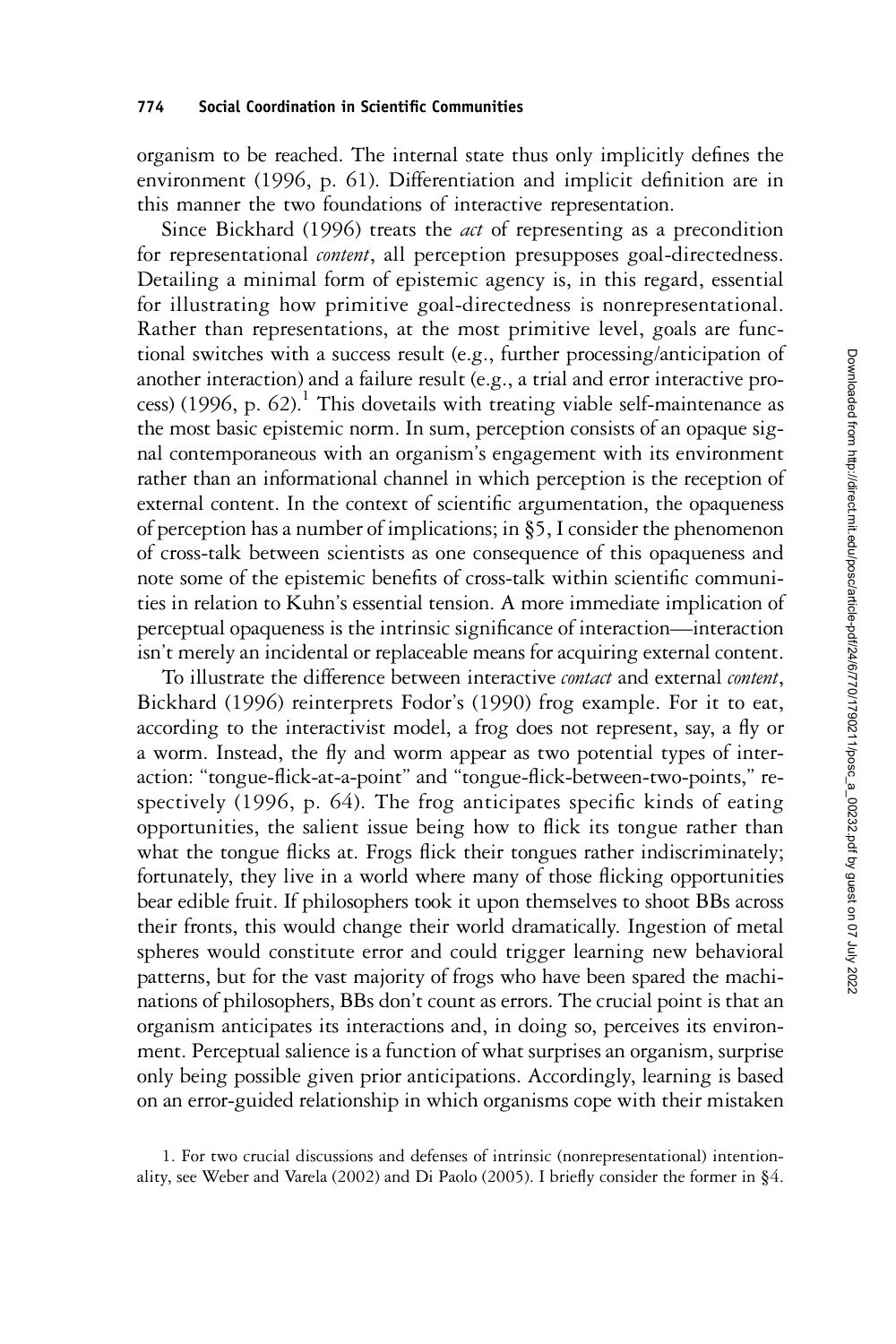anticipations. One immediate upshot of this account of salience is that it addresses the "Frame Problem" in psychology and Artificial Intelligence.<sup>2</sup> This insight is made all the more compelling given the model of learning and higher-order abstraction that follows, which I turn now to explicating.

Bickhard (2002, p. 1) develops his model of learning by identifying two basic ways in which an organism can cope with error: (i) the regulation of the interactive processes between a rational system and its environment and (ii) the construction of new interactive "(sub)systems" that act as a "kind of metaregulation." That is to say, upon encountering error, the two non-exclusive options for an organism are to (i) modify how it interacts with its environment or (ii)—to use mentalistic vocabulary weighted toward persons—refine its understanding of the interactive environment. The first and most basic type of error regulation, which most organisms are limited to, corresponds to the first level of Bickhard's "levels of knowing" model (Bickhard 2002, p. 8). Rational systems such as humans can abstract from (i) and thereby represent aspects of the environment in terms of interactive possibilities. Importantly, this new level—which is the first instance of (ii)—is itself open to abstraction. Abstracting from (ii) would in turn create a new higher level of knowing that is also open to abstraction and so on, with no determinate upper bound on the levels of abstraction.

The parallel development of (i) and (ii) is reciprocally enabling. The abstractions of (ii) enable the creation of more specialized environmental niches that dramatically reshape (i). One notable example of an epistemic niche—thanks in large part to the efforts of Kuhnian epistemology—is the scientific research institution. Such communities facilitate novel forms of cognitive activity and levels of abstraction. This latter implication thus designates a way in which (i) reshapes (ii). That is, the construction of epistemic niches, such as research institutions, play an integral role in new levels of abstraction that fall under the direct purview of cognitive science. The development of (i) and (ii) thus run in parallel in the sense that there is no isomorphic correspondence between them—that is, (ii) doesn't internalize (i)—even though the two mutually influence and enable developments within each other.<sup>3</sup> De Jaegher and Di Paolo's concept of participatory

2. Regarding the Frame Problem in AI, see Zenon Pylyshyn (1987). Interactivism's ability to address this problem is indicative, I believe, of the general advantages of a non-exceptionalist approach to human cognition, in which embodiment and the details of engagement are not treated as incidental details. My main task in the present paper is to show the ramifications this has for the social epistemology of science.

3. The reciprocal relationship I have in mind corresponds to the notion of reflective equilibrium, as first conceived by Goodman (1983) and whose normative significance was highlighted by Rawls (1999).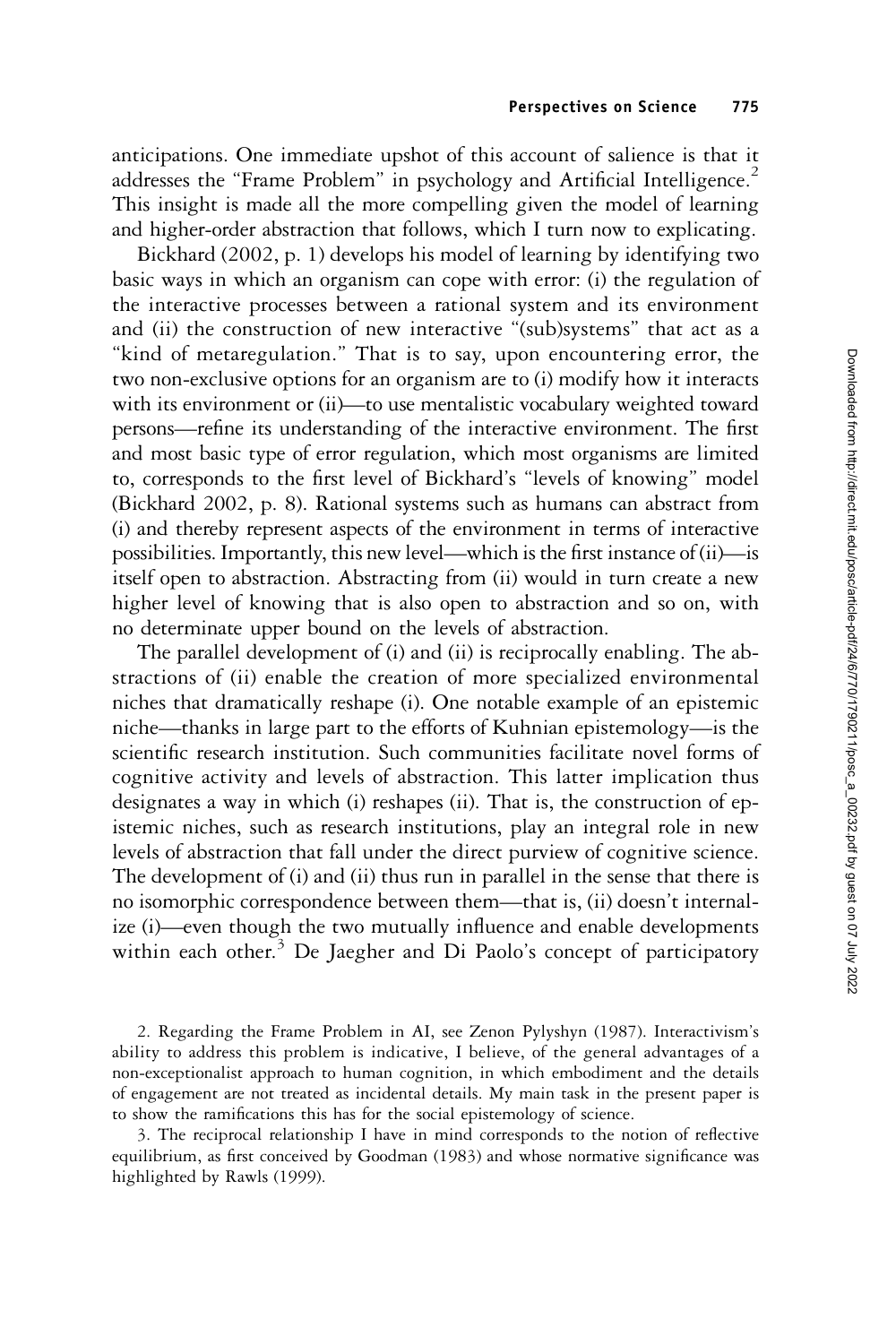sense-making (2007, 2008) occupies a special place with regard to this parallel development, since participatory sense-making relates directly to both (i) and (ii).

Participatory sense-making is Janus-faced. As developed from within cognitive science, it is concerned with the cognitive subject as such; while as a model of face-to-face interaction, participatory sense-making is concerned with an especially important type of epistemic niche. It should be noted, however, that one of the concept's most important insights—in concert with Bickhard's interactive model of representation—is that the cognitive subject cannot be modeled in a vacuum. Hence, participatory sense-making's concern with two-person interaction is not simply an add-on to a core subject but rather the articulation of a particular interactive mode. Separated from all modes of interaction, the cognitive subject is a meaningless abstraction. In the following, I show how participatory sense-making's insights with regard to two-person interaction shade into the larger-scale domain of scientific communities.

Participatory sense-making affords a valuable perspective on the mutually constraining relationship between cognitive science and social epistemology. The preceding sketch of an embodied epistemology provides some key considerations in articulating the relationship between the two fields: given an active anticipatory agent, the interactive context is of primitive significance rather than external content, and it is for this reason that the dynamics of interaction are not merely incidental details. Building upon these two points, in §4 I argue that the phenomenon of endogenous coordination dynamics explains how social interaction is epistemically productive without presupposing shared truths or a shared understanding between interactants. Indeed, the lack of understanding (e.g., crosstalk) is crucial to maintaining the essential tension within scientific communities. In §2, I sketch Thomas Kuhn's original account of the social dimension of scientific communities, which will help establish what is missing from neo-Kuhnian social epistemology that participatory sense-making addresses.

# 3. Kuhn's Narrow Conception of Social Epistemology

On the one hand, Thomas Kuhn (1962, 1977, 1992) sets the explanatory targets for much of the social epistemology of science while, on the other, suffering from some major lacunae that have been forcefully highlighted in the contemporary field. In Kuhn's Evolutionary Social Epistemology, Wray (2011) explicates Kuhn's philosophy of science with an eye towards the contemporary field of social epistemology. To understand Kuhn's uneven contribution, it is helpful to start with his formative interest in the psychology of discovery. In particular, Bruner and Postman (1949) influenced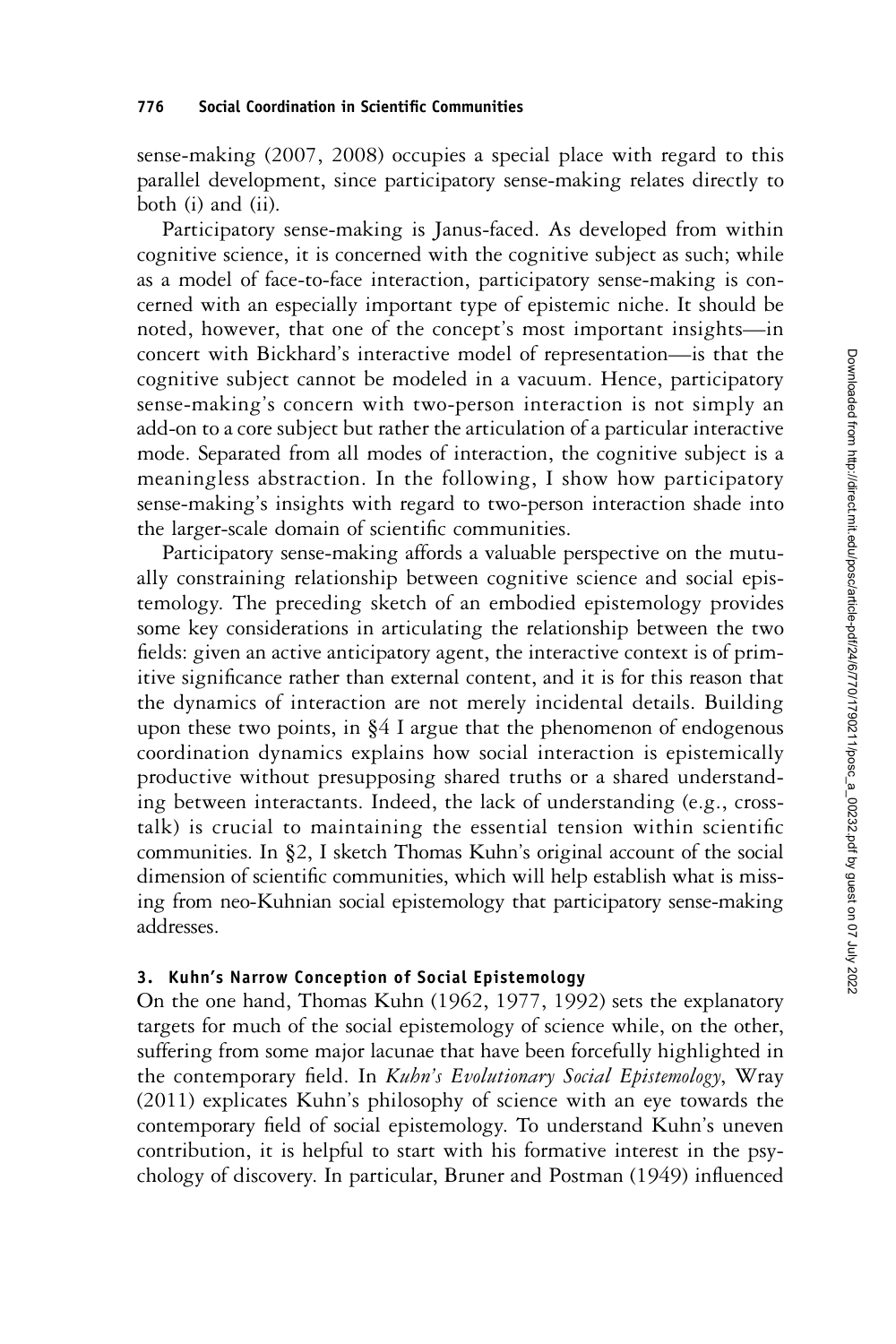Kuhn greatly.<sup>4</sup> The key lesson that Kuhn drew from the study is that "perceptual organization is powerfully determined by expectations built upon past commerce with the environment" (Bruner and Postman 1949, p. 222; Wray 2011, p. 51). The study's finding bears on the process of discovery in science. But despite Kuhn's initial interest, Kuhnian epistemology is ultimately far more indebted to the philosophy of language than to psychological accounts of perception or any other *details* of embodiment.

Kuhn's shift towards the philosophy of language was partly a response to criticism of The Structure of Scientific Revolutions. Given the criticism, Kuhn modified his understanding of scientific revolutions, no longer characterizing them as paradigm changes, which—akin to the Bruner and Postman study—he had described as gestalt shifts in perception (Kuhn 1962, p. 85; Wray 2011, p. 15). In place of gestalt shifts, scientific revolutions came to be understood as lexical or taxonomic changes within a particular discipline. This shift dovetailed with Kuhn's emphasis on theory choice and the overarching role of the philosophy of language. One of the motivations behind Rehg's (2009, p. 44) concept of cogency, as discussed in §5, is a dissatisfaction with Kuhn's dependence on the philosophy of language.

Kuhn also viewed his taxonomic conception of scientific revolutions as a way to avoid the excesses of both realism and relativism. In consonance with the latter, Kuhn (1992, p. 115) held that science is not converging on a unified account of a theory-independent reality, as evidenced by the "evolution" and proliferation of new scientific disciplines. Yet contrary to relativism, Kuhn is an internalist with regard to theory change (Wray 2011, p. 160). In this context, internalism entails the claim that scientific disputes are settled on the basis of evidence rather than factors putatively "external" to science, such as political concerns or other such interests. Political concerns and the like are of no epistemic significance, according to Kuhn. The internalist position is directed especially against the strong program in the sociology of knowledge, which Kuhn invested a great deal of effort in criticizing, such as in his 1992 essay.<sup>5</sup>

<sup>4.</sup> In Bruner and Postman's study, subjects were asked to successively identify playing cards, some of which were painted in the opposite color (e.g., a black three of hearts); it took on average four times longer for test subjects to identify these "trick" cards (1949, pp. 209–10).

<sup>5.</sup> Kuhn took particular issue with the strong program's "symmetry principle"—in which the same types of explanations should be employed for successful *and* unsuccessful knowledge claims. Kuhn believes that the principle obscures the distinctive role that nature plays in scientists' formation of beliefs. See Bloor ([1976] 1991) for the first and most famous defense of the symmetry principle; for an overview of the strong program, see Barnes, Bloor, and Henry (1996).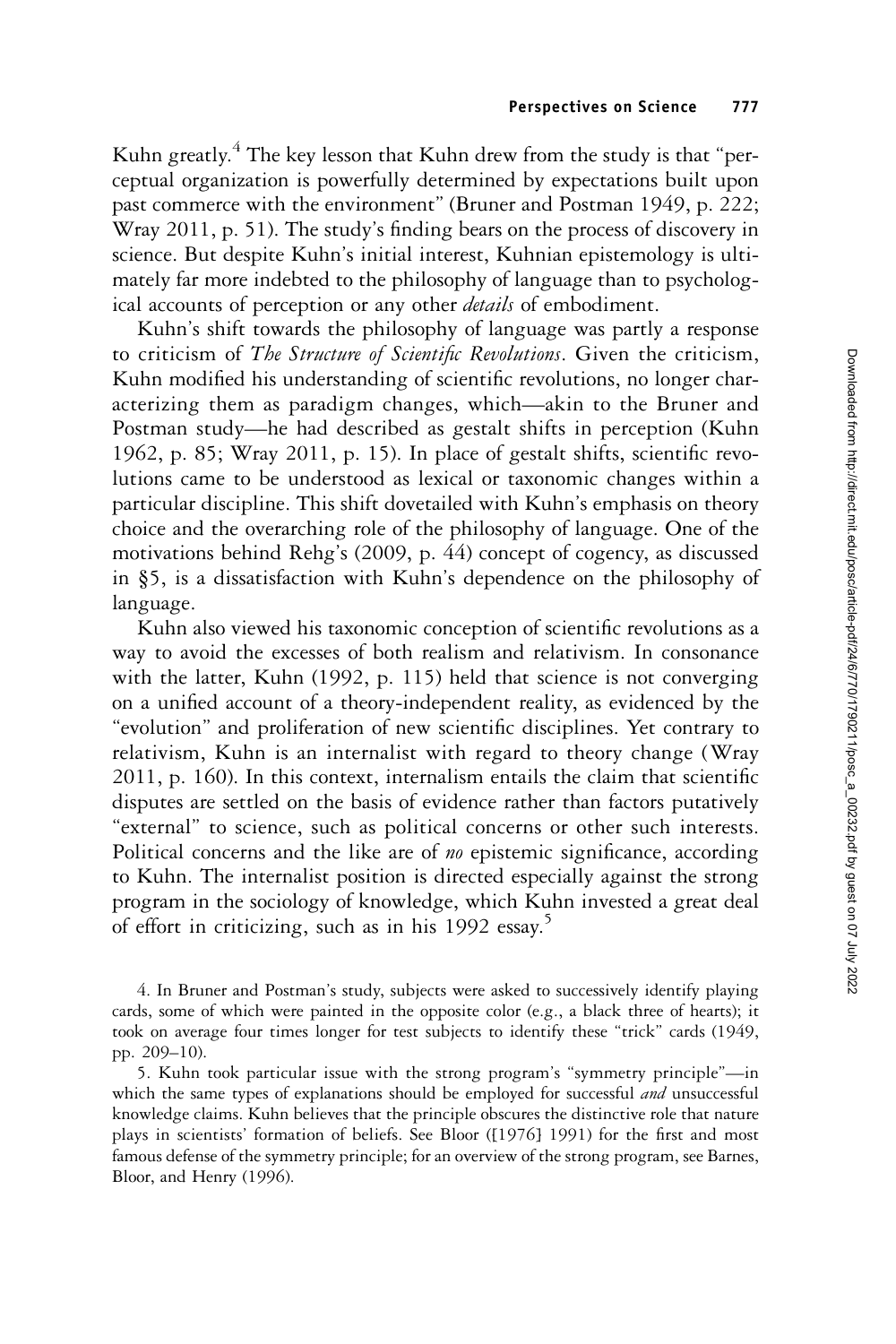As evidenced by his critique of the strong program, Kuhn construes the social dimension of epistemology narrowly. The essential feature of science's social dimension is, on Kuhn's view, how individuals weigh objective criteria differently (Wray 2011, p. 161). Given the domain-general values of accuracy, simplicity, consistency, scope, and fruitfulness, for example, individual scientists will prioritize each differently, differences that impact the evaluation of competing theories. This subjective dynamic causes risk spreading within scientific communities and also offers another explanation for why scientific disputes can be protracted. Yet, insofar as it is epistemically significant, the subjective weighting of criteria acts  $\omega n/\gamma$  to spread risk within a community by ensuring that scientists will work on competing theories (Kuhn 1977, p. 332). The subjective factors ultimately do not play a role in theory choice: after some period of time, the community's efforts either produce a clear winner (one that everyone endorses) or the community branches into different specialties.

Philip Kitcher challenges Kuhn's exclusion of political interests for very different reasons than those of the strong program. Taking up the theme of risk spreading, Kitcher (1990) argues that a broad range of interests are in play. In a scenario reminiscent of James Watson and Francis Crick's discovery of DNA's structure, Kitcher imagines a community of scientists pursuing the structure of a very important molecule ("VIM"). In a situation where the discovery would earn a coveted prize (e.g., a Nobel Prize), Kitcher argues that a community composed of ruthless egoists would achieve a better spread of effort and risk than if all of the scientists were pursuing high-minded ideals (e.g., acquiring truths) (1990, p. 16). Additional and less sordid interests—such as national or personal loyalties, personal investment, and so on—also ensure a diverse distribution of effort. It is important to note that Kitcher's incorporation of these diverse interests rests on the same justification as Kuhn's own understanding of the social dimension of science: for both, these social factors are instrumentally valuable for furthering research. Kitcher thus shows that one of Kuhn's most important themes—the distribution of risk within a community—involves a diverse range of interests that promote rather than detract from scientific enquiry and thereby should not be counted as external to science. Specifically, Kitcher makes the compelling (and, in retrospect, somewhat obvious) point that the credit mechanisms of science are not incidental to its progress and growth; indeed they are more than incidental to its very subject matter.

<sup>6.</sup> D'Agostino's discussion of communication inhibitors, such as first-mover bias and social comparison pressures, bolsters Kitcher's point by suggesting that there are common social factors that can overwhelm the differential weighting of objective criteria (2010, pp. 53–54).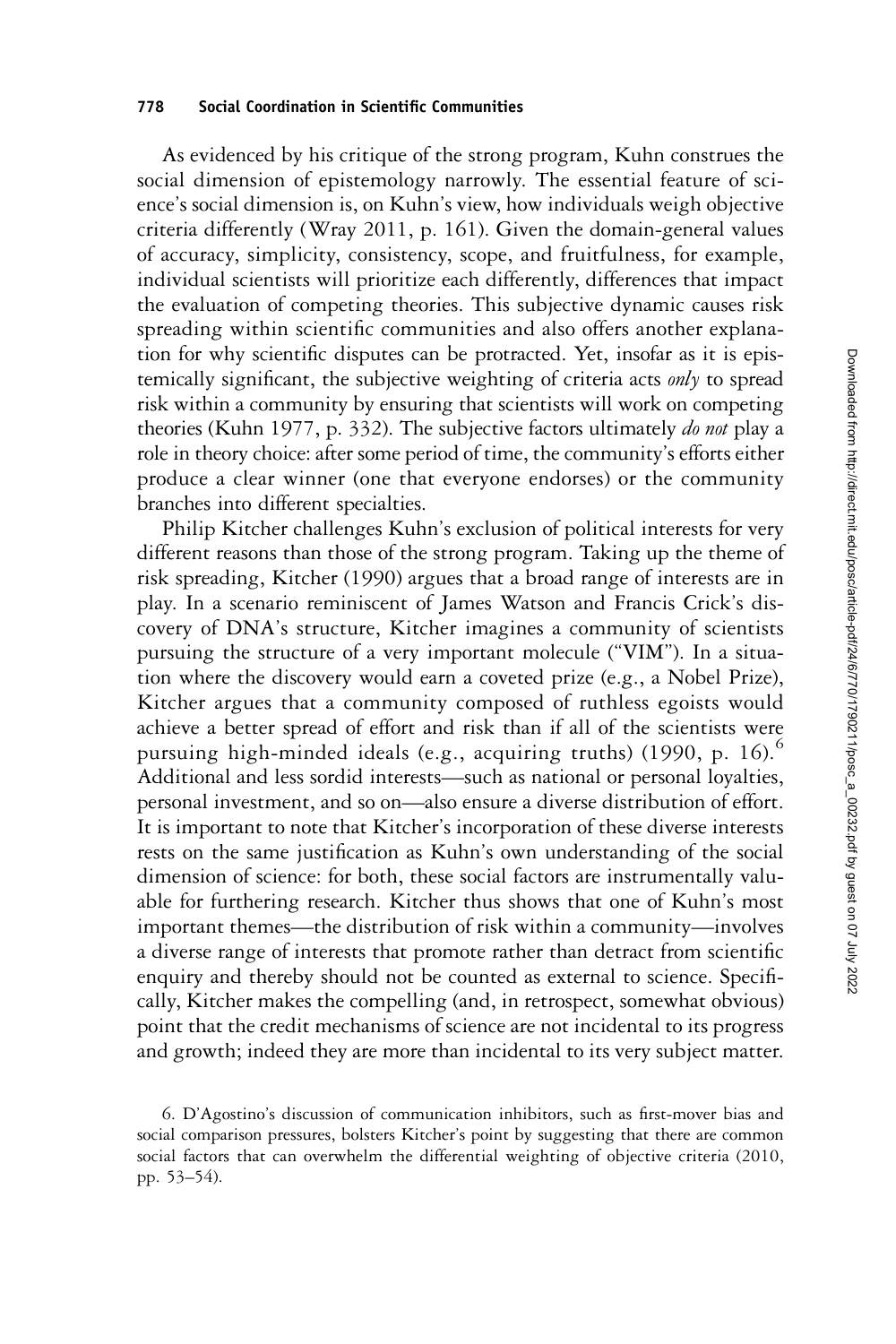Treating the social dimension of science as strictly an instrumental resource is one limitation of Kuhn's epistemology. Kitcher's immanent critique broadens the range of relevant factors but, importantly, still retains the basic presupposition that the social dimension is just an instrumental means. This type of instrumentalism in social epistemology is a crucial source of vulnerability to realist undertow: it appears as though the social dimension is just a means for acquiring objective truths. Further broadening Kuhnian epistemology by shifting away from Kuhn and Kitcher's focus on risk distribution in favor of examining epistemic divisions of labor, Fred D'Agostino mitigates this vulnerability to realist reconstructions.

# 4. D'Agostino's Federal Model of Enquiry and the Inexhaustibility of Descriptions

D'Agostino (2010) is interested in the actual process of breaking complex, multifaceted problems down into manageable parts that individuals can work on. One of the central difficulties is that properly dividing up a problem often presupposes the very knowledge that a community is pursuing. The federal model of enquiry is both a description of and a normative prescription for how scientific communities cope with this ineliminable difficulty. Accordingly, the inseparable relationship between description and prescription is one of the key insights of D'Agostino's account, which I will argue in §4 is best understood within an embodied epistemology. D'Agostino's account falls short of adopting an embodied framework, which I think explains its remaining vulnerability to realist re-interpretations as detailed later in the present section.

D'Agostino organizes his account of epistemic divisions of labor around the concept of an "assembly bonus," a concept adopted from social psychology and management science. The concept of an assembly bonus refers to a benefit wrought from pooling the cognitive efforts of different individuals without specifying any particular type of task or activity (Collins and Guetzkow 1964). One reason for drawing upon fields such as management science is a lack of substantive analyses of epistemic divisions of labor within social epistemology, despite being a familiar theme. Kitcher (1990), for instance, only addresses its "subjective" dimension—that is, how individual attitudes to a problem differ (D'Agostino 2010, p. 113). The subjective dimension, as D'Agostino understands it, consists of interpersonal communication issues, such as the previously noted issues of first-mover bias and social comparison pressures. And Kitcher's egoistic pursuit of prizes represents one means of overcoming such obstacles.<sup>7</sup>

7. D'Agostino notes other "disinhibitors" that help to overcome communication issues, such as "multiple accountabilities," "novelty premiums," and "asset ownership" (2010, p. 64).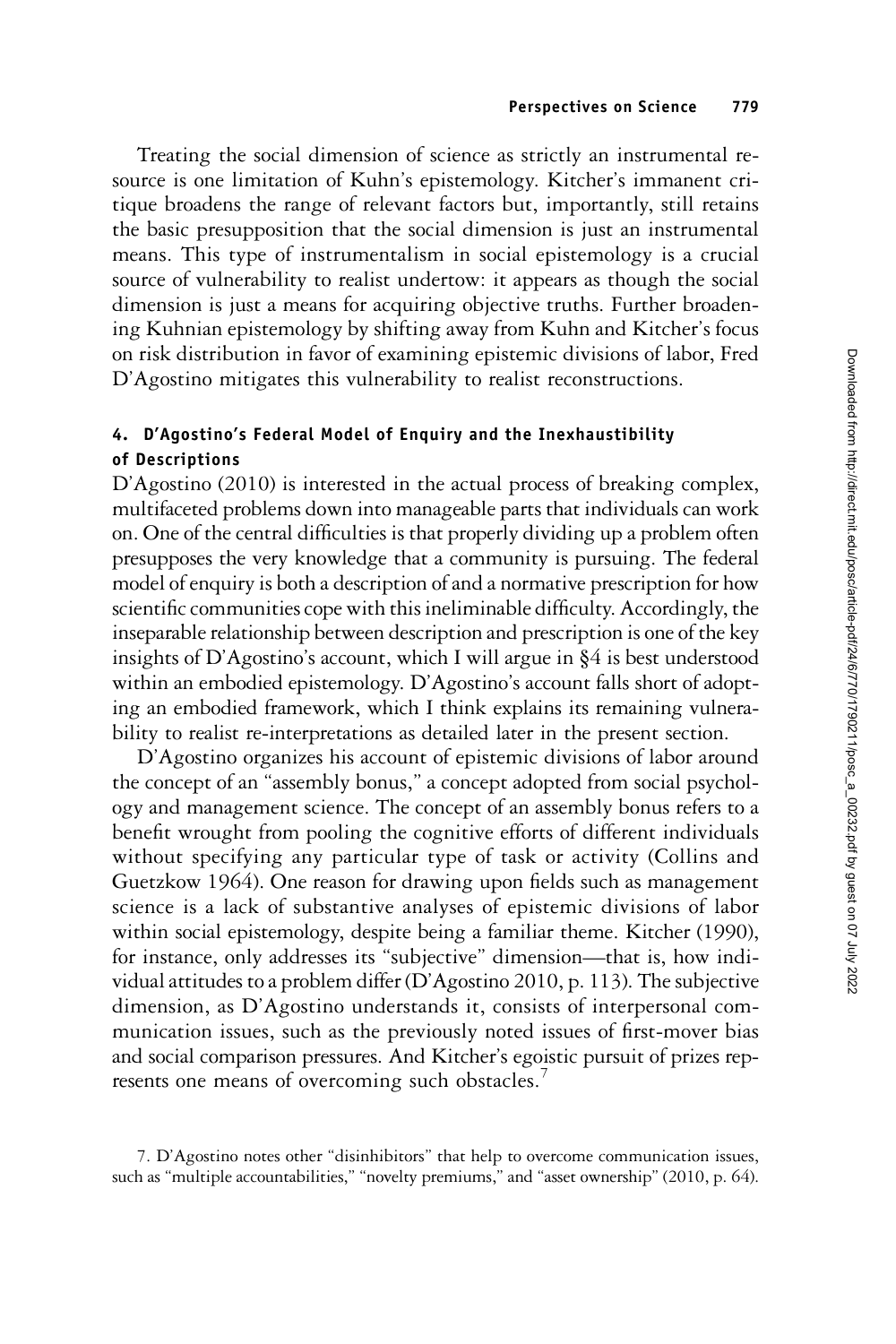The "objective" dimension of epistemic divisions of labor refers to the process of breaking down problems for collaboration. Given this task, D'Agostino considers how four types of enquiry fare: exhaustive, myopic, parallel, and modular enquiry (2010, pp. 119–27). To illustrate these four types of enquiry, I turn now to amplifying one of D'Agostino's own examples involving the design of a computer, specifically its motherboard and hard drive systems (2010, pp. 122–25). Beginning with the first type: in an exhaustive enquiry, every conceivable technical design of the motherboard and hard drive systems would be attempted. Once every possibility has been evaluated, the optimal combination is selected (2010, p. 119). Exhaustive enquiry guarantees finding a global optimal solution—the best available design for the motherboard and hard drive—but is inefficient given its time and resource demands.

A myopic enquiry, the second type, randomly selects a single trait of either system and tinkers with it, searching for any added value. Tinkering with a trait stops when it results in neutral or negative value. With regard to the computer example, myopic enquiry fosters iterative improvements on the motherboard and hard drive systems in a timely manner (2010, p. 120). Myopic enquiry is thus efficient but ineffective for finding an optimal solution.

The other two types of enquiry—parallel and modular—are more sophisticated approaches. D'Agostino first introduces the computer design problem to highlight the potential yet ultimate weakness of parallel enquiry. Rather than treating the design space as one undifferentiated whole, parallel enquiry proceeds by breaking the space down into independent tasks, in this case the motherboard and hard drive problems. This enables separate teams to survey more designs for each component in a timely manner but presupposes that the problem space is decomposable. Any residual interdependencies between tasks renders a parallel enquiry inconclusive, potentially pitting teams at cross purposes; in this particular case, there were as many conflicting design possibilities as compatible ones between the motherboard and hard drive systems.

The final type of enquiry is a response to the fact that problem spaces often cannot be decomposed without residual interdependencies, especially not without the very knowledge of the domain that is sought after. Modularity is a design that creates a "high degree of independence or 'loose coupling' between component designs by standardizing component interface specifications" (D'Agostino 2010, p. 128). Modularity thus reflects the fact that standards must be constructed for how decomposed components should relate to each other. The construction of standards, which ensures consistency between individual tasks, comes at a cost. The modularized interface between tasks minimizes the possibility of conflict but, in doing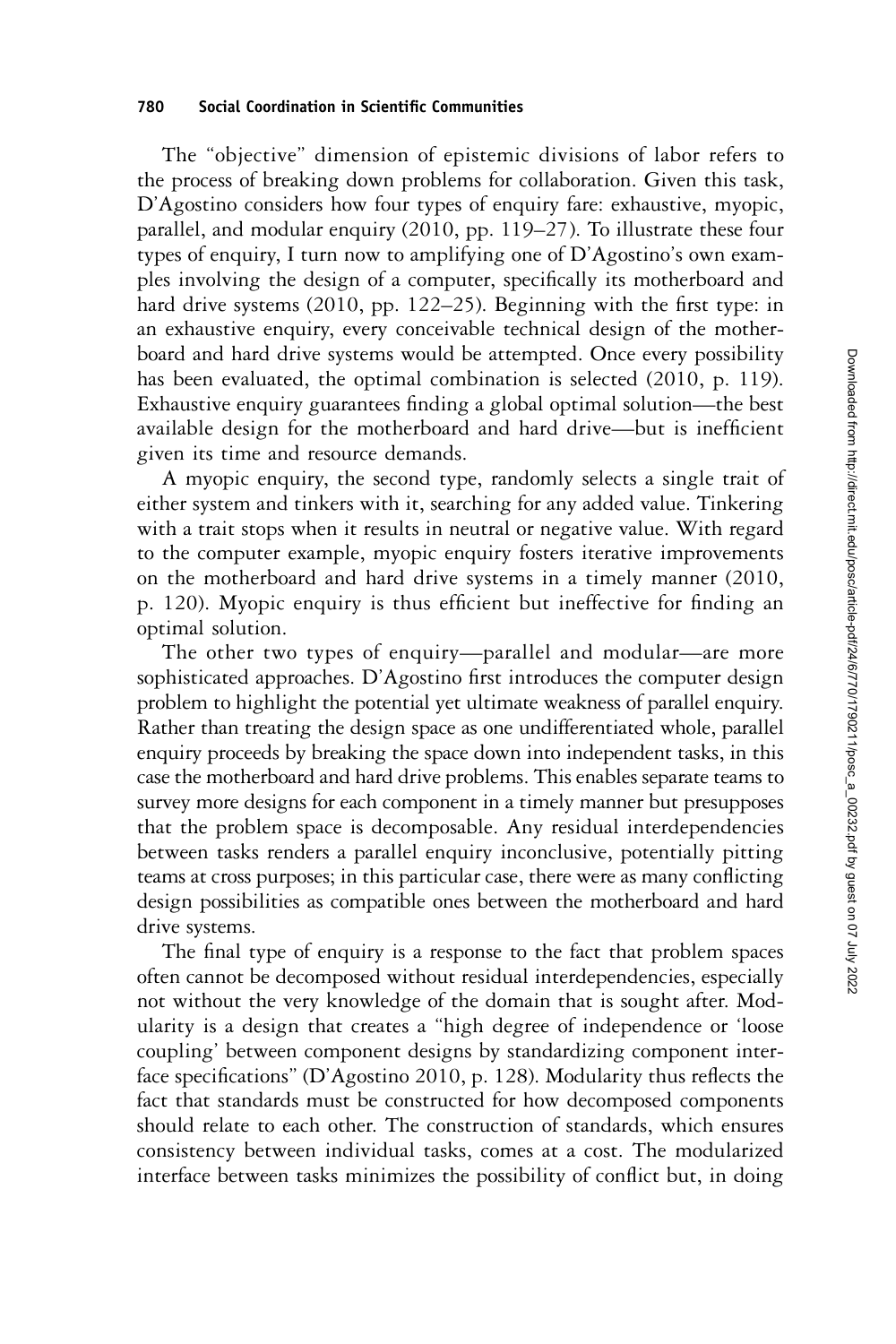so, constrains the ability of individuals to explore possible solutions. This is the basic sense in which fixing parameters imposes a *path dependency* on the eventual solution. In terms of the computer design example, parameters were placed on which potential motherboard and hard drive designs could be explored by each separate team. Only an exhaustive enquiry can guarantee that there's not a more effective global solution outside of any such standardized parameters, but using an exhaustive enquiry to validate a modular one would undercut the latter's efficiency. Modularity thus mitigates though does not eliminate the trade-offs between efficiency, effectiveness, and conclusiveness found in exhaustive, myopic, and parallel enquiry, respectively. Modularization is not by itself a methodological blueprint for enquiry but depends on broader dynamics within epistemic communities.

Given the limitations of modularity, D'Agostino notes the need for "both division and diversity to pursue enquiry in complex situations" [emphasis in original] (2010, p. 134). That is, it is necessary to have different teams create different design rules and then compete, producing knowledge that is less myopic than a single modularization but still much more efficient than an exhaustive enquiry. Having competing teams thereby mitigates but does not eliminate the myopia that results from modularity's path dependency. D'Agostino writes, "we are stuck with history … 'the explanation of why something [such as a problem-solution] exists rests on how it became what it is'" (2010, p. 135). Solutions to complex problems must be understood in terms of historical paths. The arbitrariness that results from path dependency is independent of the arbitrariness produced by the sordid motives of individual researchers (p. 136). That enquiry should be understood in terms of where it has come from rather than as approaching a determinate endpoint is not merely an artifact of the rhetorical demands of winning arguments—or the sordid motives of enquirers—but is intrinsic to the very posing of problems and tasks. In this regard, D'Agostino highlights a more profound social dimension of science than recognized by Kuhn or Kitcher.

Building upon the generic notion of an epistemic division of labor, D'Agostino proposes a "federalist model" of enquiry. The basic purpose of the model is to conceptualize how intra-research team dynamics relate to the community-level competition of different teams. The federal model demarcates a community of enquiry along a horizontal and a vertical axis consisting of "jurisdictions" and "levels," respectively (2010, p. 147). A jurisdiction consists of a deliberative body that partitions a research domain. Some jurisdictions run in parallel to each other, some overlap, while some subsume others. Levels correspond to hierarchies between various jurisdictions, the highest level possessing only one deliberative body.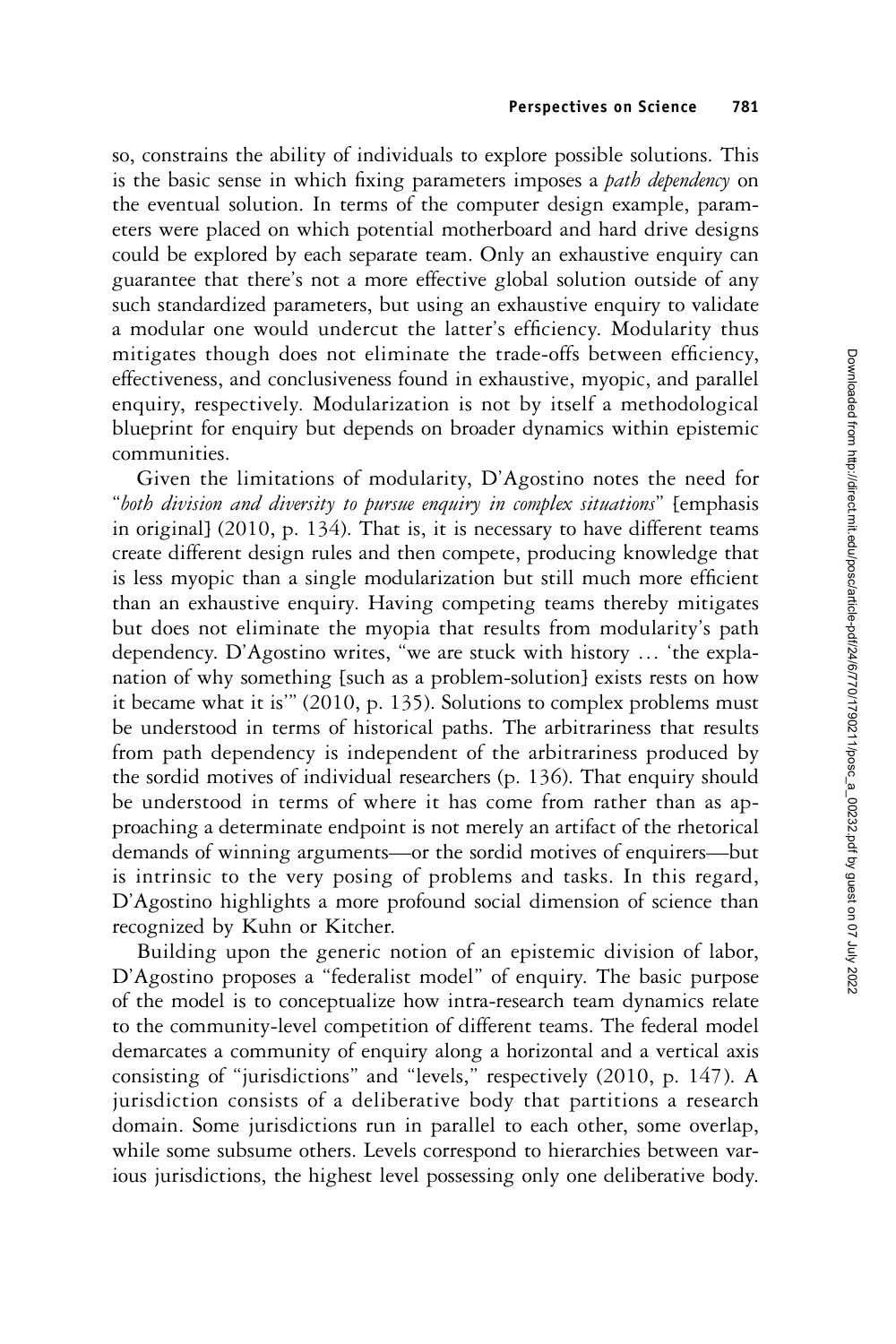At lower levels, the deliberative bodies are research teams that work roughly in parallel and compete with each other. Higher levels act as "adjudicators" for lower ones, with the highest level being the final adjudicator. An adjudicator has a privileged perspective on the competition between two teams, possessing more information than either team had when each began and being less attached to either solution than the respective teams (2010, p. 149). The federal model, with its horizontal and vertical axes of enquiry, to some extent idealizes the structure of actual epistemic communities.<sup>8</sup> In a particular community of enquiry, the roles of team member and adjudicator are often mixed up, with individuals serving multiple functions and working on multiple teams.<sup>9</sup>

The two-axis model of epistemic communities identifies in abstract terms cognitive processes that are endogenous to particular communities. Within a research team, individual cognitive tasks are structured by modular interfaces in order to coordinate with other individual efforts. That is to say, individual efforts are not isolated activities that are aggregated to form a group product. The significance of modularization is evident from the need for competition between different groups, a result of the myopia induced by modularization's path dependency. Furthermore, the crucial role of adjudication can only occur within such a community. In sum, the efforts of individuals can be properly understood only in relation to how they complement and compete with each other's' efforts. Furthermore, the risk spreading emphasized by Kuhn and Kitcher suggests that, in such communities, individuals themselves understand their efforts in relation to others.

The emergent patterns identified by the federal model of enquiry are, I argue, general types of *coordination*. On my reading, the federal model identifies patterns of joint sense-making—which De Jaegher and Di Paolo (2008, p. 42) define as a cognitive activity whose meaning cannot be explicated in terms of discrete individuals. In this way, the federal model extends the insights of participatory sense-making to larger social contexts. Yet even though his account complements participatory sense-making, D'Agostino himself falls short of endorsing an enactivist or any other embodied framework. This is in part because, as noted above with regard to his anti-realist position, D'Agostino brackets the issue of the fundamental

8. Kitcher and Wray both allude to the federal model's two axes. Of most direct relevance, Kitcher notes that a purely self-interested community of individuals only excels if it is divided up into "fiefdoms" (1990, p. 17). Yet Wray nor Kitcher explore the general dynamics between these two axes.

9. As I detail in §5, Rehg's (2009) Fermilab case study substantiates and also complicates D'Agostino's model of parallel and vertical axes of enquiry.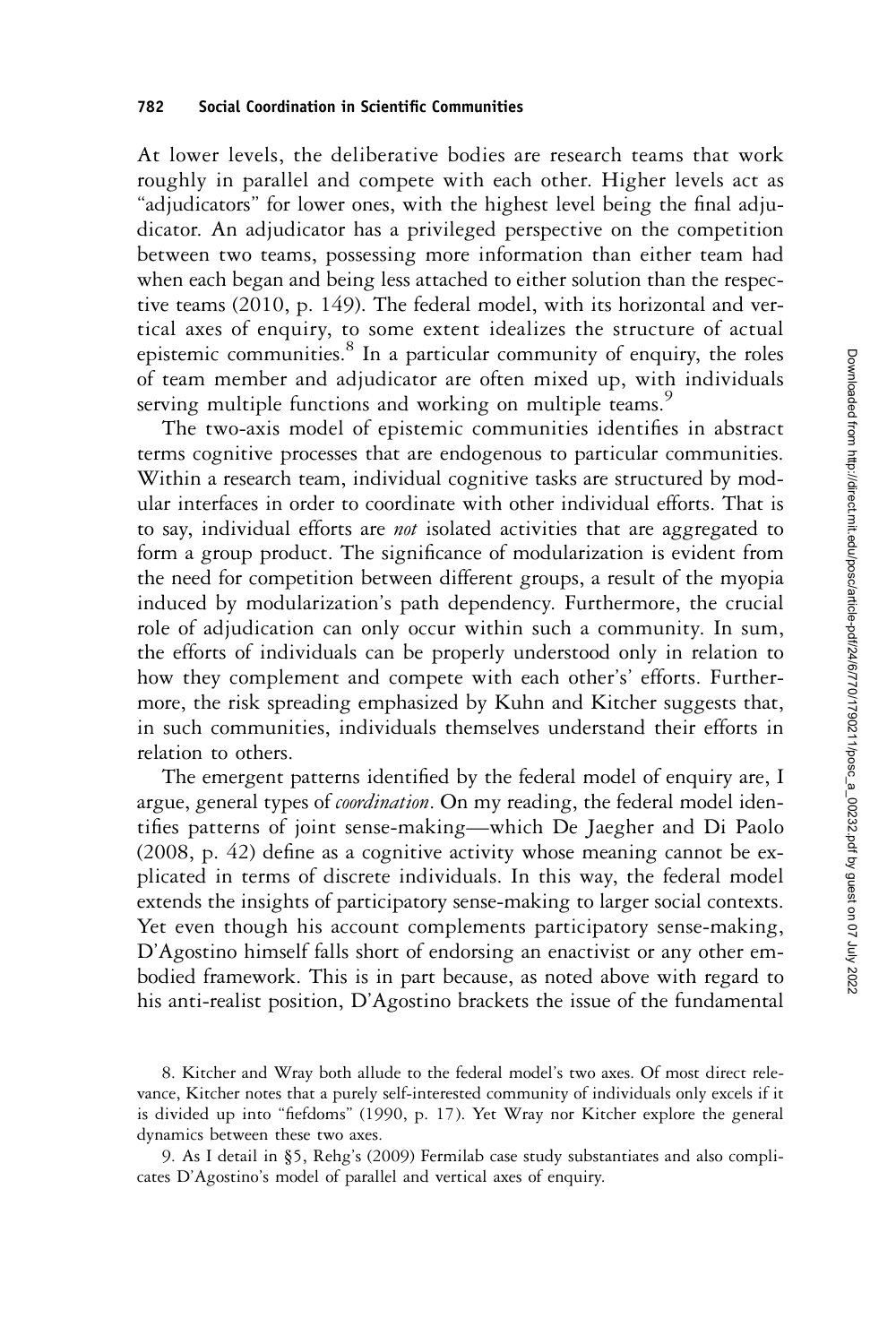nature of knowledge in order to focus on describing epistemic communities. The upshot of this argumentative strategy is that D'Agostino's account stands on its descriptive merits, which makes the account relevant for a wide range of theorists. The downside, however, is that the account remains open to realist undertow.

Ladyman (2012, p. 605), for example, faults D'Agostino (2010) for not addressing the question of what knowledge and justification are. Such questions must be addressed, Ladyman thinks, in order to *naturalize* epistemology, which the title of D'Agostino's book promises to do. Ladyman thus proposes that a more appropriate title would have been "socializing knowledge" (2012, p. 605). Accordingly, Ladyman suggests an individualistic reconstruction, with Kuhn's essential tension existing at the individual level. D'Agostino's description of community dynamics would thus explain how a larger social group balances out the more fundamental blend of conservative and innovative impulses that co-exist in each individual (Ladyman 2012, p. 606). While Ladyman doesn't himself pursue the following line of reasoning in his brief review, his proposal can cite D'Agostino's own distinction between the objective and subjective dimensions of the division of labor and claim that the former is more fundamental.

It is clear from D'Agostino's own account how the objective dimension shapes and supports the subjective one. D'Agostino writes, "the very existence of the objective impediments may serve to 'tune' our communities of enquiry to work effectively in overcoming the subjective impediments" (2010, p. 143). It is important that the environment is a complex problem space because this complexity is what elicits and fosters a division of labor and a diversity of approaches. Yet the reciprocity of the relationship—how the subjective dimension shapes and supports the objective one—is not as apparent. D'Agostino (2010, p. 89) details the significance of having an appropriate culture of enquiry, such as a culture that includes shallow consensus.<sup>10</sup> But such considerations are easily re-situated within Ladyman's individualistic epistemology as mere exigencies and, as such, they would be incidental to the nature of objective knowledge.

Ladyman's reconstruction could even grant that human understanding of objective reality is always tied to and constrained by the historical trajectories of our epistemic communities. On this Ladyman-inspired reading, enquirers compete with each other to better approximate aspects of the objective world, despite being stuck with inherent arbitrariness. This

<sup>10.</sup> The term 'shallow consensus' refers to communicative patterns within epistemic communities in which agreements provisionally conceal underlying disagreements. In §5, I relate this communicative pattern to the opaqueness of perception using Rehg's account of scientific argumentation as an intermediate link.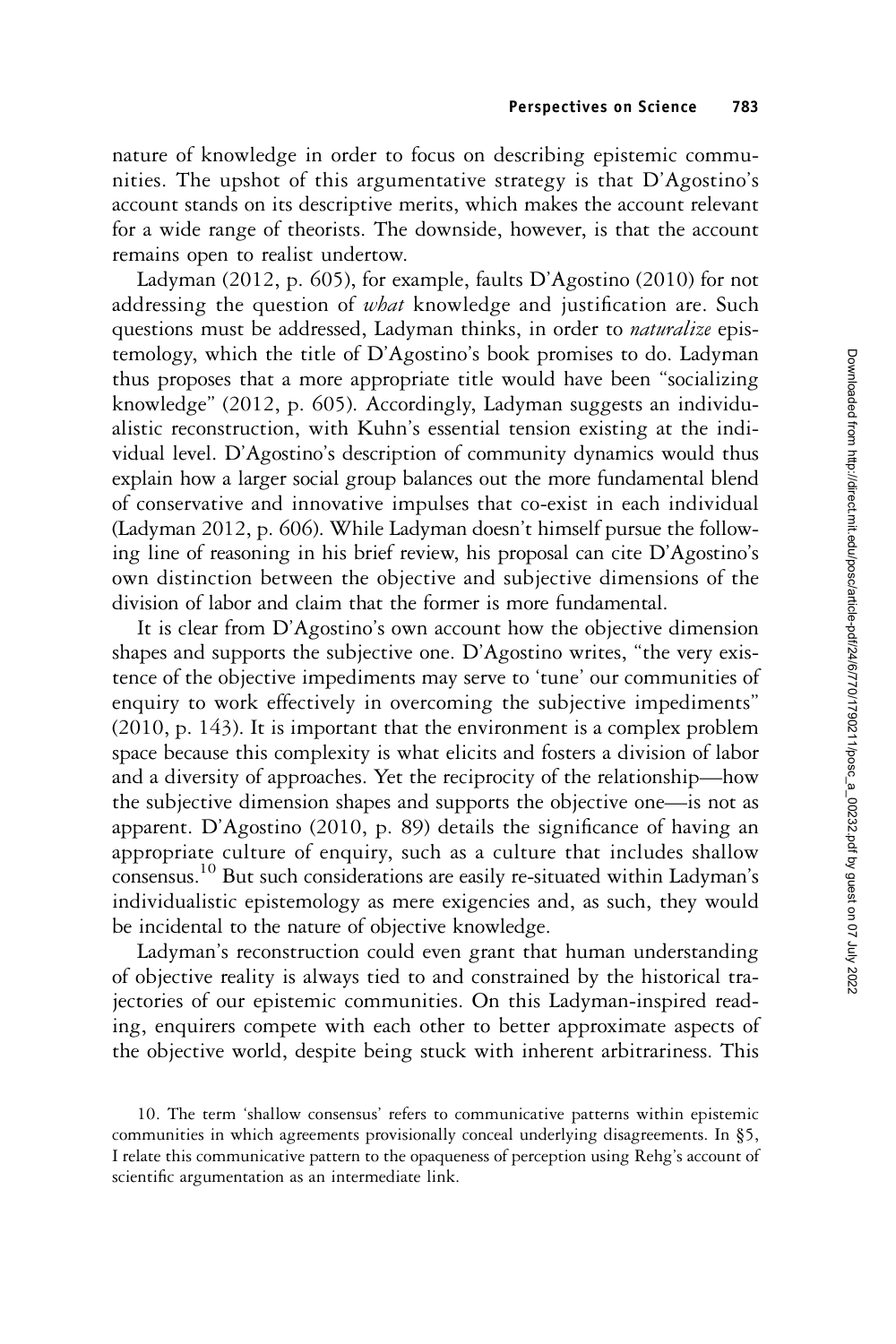interpretation is consistent with Kuhn's evolutionary epistemology so long as it is not claimed that all of science's disciplines approximate the objective world in a unified manner. Hence, this interpretation reads Kuhn's evolutionary epistemology as essentially a contemporary version of the Tower of Babel story. In sum, while D'Agostino shows how the social epistemology of science informs cognitive science—counteracting the latter's tendency to treat interactive environments as merely input for cognitive processing—it is also important to recognize how cognitive science informs social epistemology. To identify the sense in which the subjective dimension shapes objectivity—and to show how cognitive science informs social epistemology—I return to Bickhard's account of nonrepresentational embodied directedness.

Bickhard's frog example (§1) explains how the subjective dimension shapes and constrains objectivity, thereby blunting realist reconstructions of D'Agostino. The lesson of the example is that a frog perceives tongueflicking opportunities (e.g., a flick-at-one-point, a flick-between-twopoints, and so on)—as opposed to first identifying an object (e.g., a fly or worm), then determining whether it is edible and, if so, what tongue flick the object demands, and, finally, acting on a desire to eat by actually flicking its tongue. Rather than referring to a mind-independent material entity, objectivity is a function of how an organism partitions its world into interactive possibilities: that is, how an organism anticipates, acts, and then differentially responds to the feedback from its actions. Only if there were a dramatic change in a frog's environment—such as people flicking BBs in the frog's visual field—would a frog need to refine its discrimination of tongue-flicking opportunities. But even given such a refinement, perception would still consist of differential contact rather than the reception and subsequent processing of external content.

An embodied epistemology, as articulated by Bickhard's model of errorguided learning, is thus one way of responding to Ladyman. If knowledge is in its most primitive form skillful interaction with the world—not a contentful mental state—then providing a "how" as opposed to a "what" account does, in fact, help to *naturalize* epistemology. Yet it is not entirely clear how sympathetic D'Agostino is to an embodied epistemology. As noted above, D'Agostino's anti-realism is aligned with the linguistic turn of Rorty and Kusch. The closest that D'Agostino (2010, p. 20) comes to endorsing an embodied epistemology is in his discussion of "bounded rationality." Bounded rationality is a formal description of some cognitive limits inherent to finite beings. With the concept, D'Agostino shows that the collectivization of inquiry is a response to "in principle" considerations as opposed to merely practical exigencies. That is, epistemic communities are more than the aggregate effort of what would happen if a single individual had more time.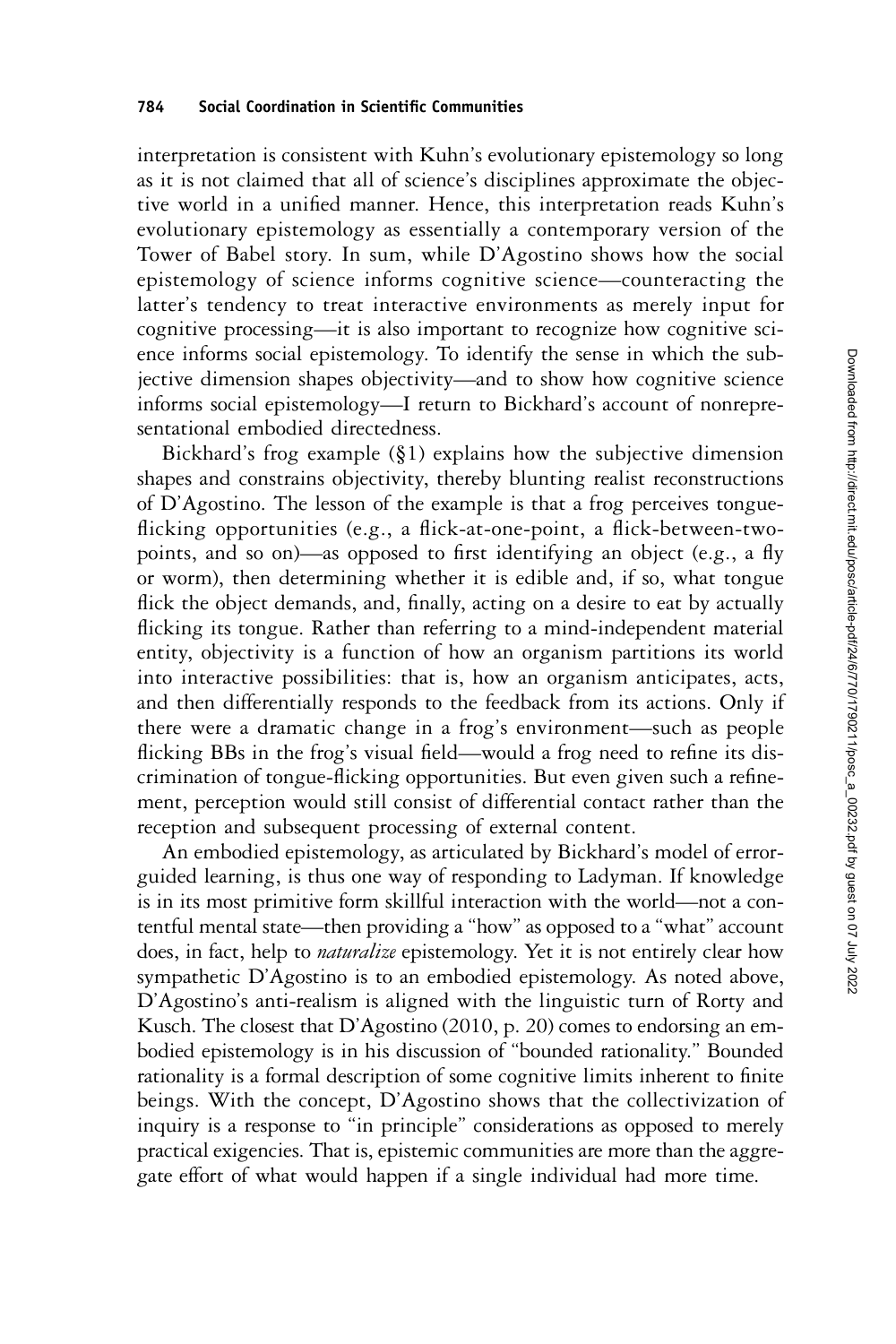Of the seven factors that D'Agostino notes in connection with bounded rationality, the first and most important one is inexhaustibility. Echoing the familiar Kuhnian theme of nominalism, inexhaustibility refers to the endless ways in which any material state of affairs can be described (2010, p. 21). In this respect, D'Agostino's anti-realism, like Kusch's own (§1, §4), is closely tied to the philosophy of language. This focus is borne out by the rest of the factors that D'Agostino discusses. Reflexivity, for example, is even more closely related to Kusch: when a claim is made regarding agents and those agents subsequently become aware of it, the claim may be either reflexively undermined or confirmed. Reflexivity thus highlights the performative dimensions of language use, which is central to Kusch's account. Rather than linking these factors to the embodied nature of cognition, D'Agostino moves towards more abstract matters. The other factors of bounded rationality explicate the nominalist implications for human deliberation.

In an earlier article, D'Agostino (2006) gives a more extensive analysis of bounded rationality. In the article, D'Agostino contrasts a planning conception of reason with the emergence in a number of fields (e.g., economics, political theory, and management science) of an improvisational conception of reason. D'Agostino argues that not only is the planning conception a woefully inadequate description of human problem solving, it can also "stupefy" those who promulgate it. Acting in accord with the planning conception can hinder an agent's attentiveness to her environment—exemplified, for instance, in scrutinizing a pre-established plan in the face of an unexpected eventuality rather than improvising based on the particular situation (2006, p. 11). D'Agostino thus emphatically treats reasoning as a context-specific process. But even given the priority of interactive contexts, without an embodied epistemology, it's still possible to posit an underlying and more fundamental cognitive core. That is to say, precisely delineating the improvisational conception of reason from the traditional one requires showing how embodied cognition entails that rationality is in its most primitive form a refinement of an organism's interactions.

Thus far, I have only illustrated embodied rationality in terms of frog tongue-flicking, a case of minimal epistemic agency far removed from the concerns of social epistemology. In §4, I present a second illustration, one that falls squarely within the domain of social epistemology, when I reconstruct Kusch's conception of social identity. One of the chief obstacles to making this connection, however, comes from neo-Kuhnian social epistemology itself; in the next section, I link the previously discussed notion of inexhaustible descriptions to broader movements within social epistemology. I will use Steve Fuller, one of the field's most influential theorists,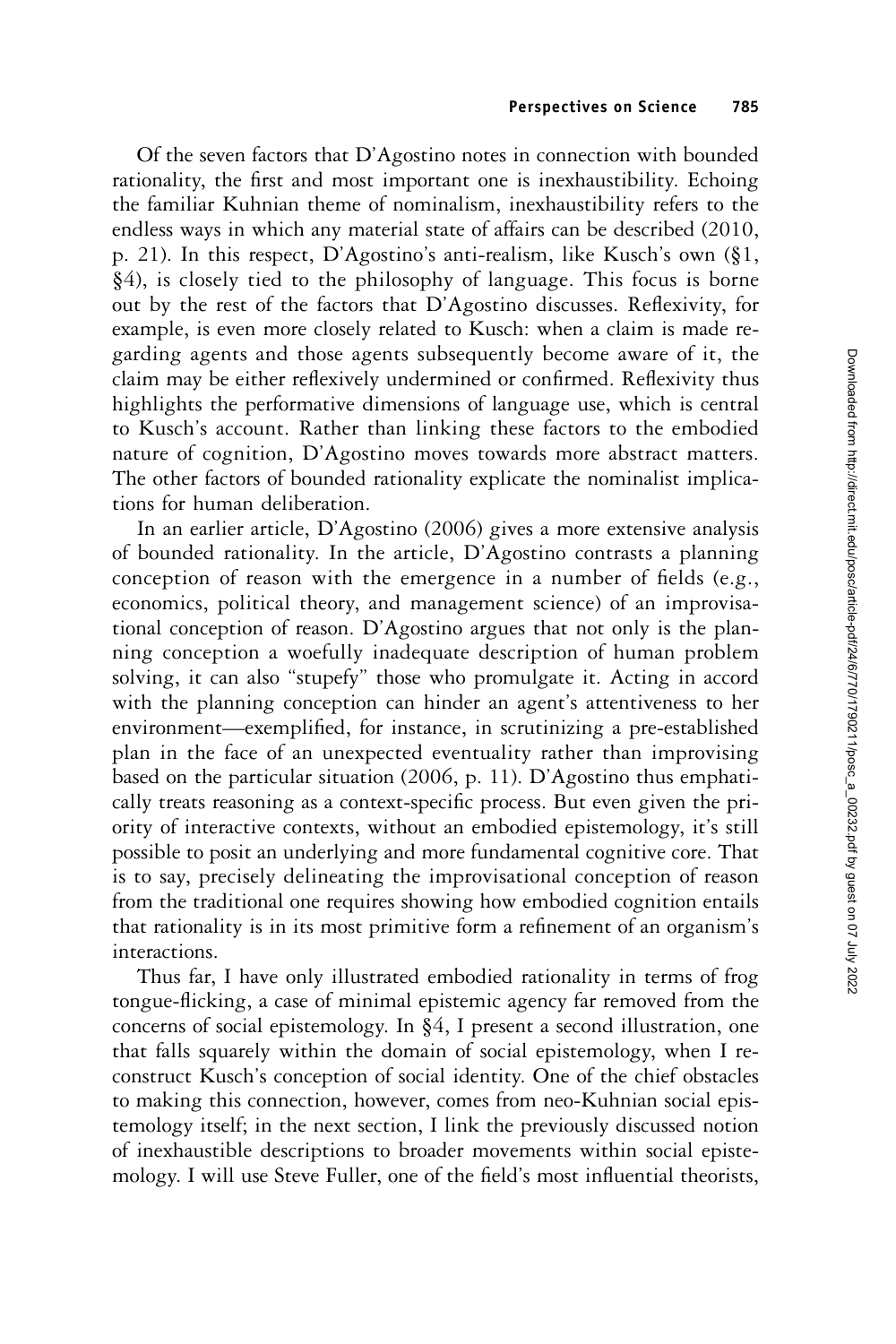as an exemplar in this regard since he explicitly endorses a disembodied rationality. This critical discussion provides the resources for then reconstructing Kusch's communitarian epistemology.

## 5. Disembodied Social Epistemologies

In the present section, I contrast my proposed synthesis of social epistemology and cognitive science with disembodied varieties of social epistemology. The hallmark of the latter is the belief that social interaction rests upon mutually recognized (i.e., socially *objective*) truths. The two figures that I focus on in the present section—Steve Fuller (2002, 2011, 2012) and Martin Kusch (2002a, 2002b)—each endorses such a view, with differing emphases and aims. Concerning the former, despite my discussion of Fuller's social epistemology being necessarily abbreviated, I address it for three reasons: first, Fuller has directly influenced D'Agostino's federalist model; second, his influence on social epistemology as a whole offers a more general perspective on the anti-realism prevalent within the field; and finally, Fuller explicitly endorses a disembodied conception of rationality. Fuller's explicit avowal further highlights what is at stake between embodied and disembodied conceptions of social epistemology. In the present section, I focus on the differing accounts of normativity that each entails; I argue that the embodied conception provides a more nuanced and heterogeneous account of normativity, one that strengthens the Kuhnian notion of an essential tension. My discussion of Fuller is, in this context, not intended to be the final word on his social epistemology but rather only clarifies the tensions between embodied and disembodied accounts.

Fuller's influence on D'Agostino is direct and, in a number of ways, salutary. D'Agostino's *federalist* model of enquiry builds in part on Fuller's claim that epistemology is nothing other than political philosophy applied to the community of enquiry (Fuller 2002, p. 6; D'Agostino 2010, p. 151). The political nature of epistemology stems from the same basic issue raised by Kitcher (2001, 2011)—namely, scarcity of resources. Fuller (2012) writes:

Much of the ongoing discussion, especially among analytic epistemologists, about whether science "aims for the truth" has been misdirected because, in my view, the interesting disagreements arise less over that question than which truths are worth pursuing and the means by which they are pursued (p. 269).

The problem of how resources should be allocated in scientific research, which analytic epistemology has neglected, stems in part from the inexhaustibility of descriptions. Any given material state of affairs can be described in an indefinite number of ways, each description expressing a different truth. A truth thereby fails to indicate whether it is more salient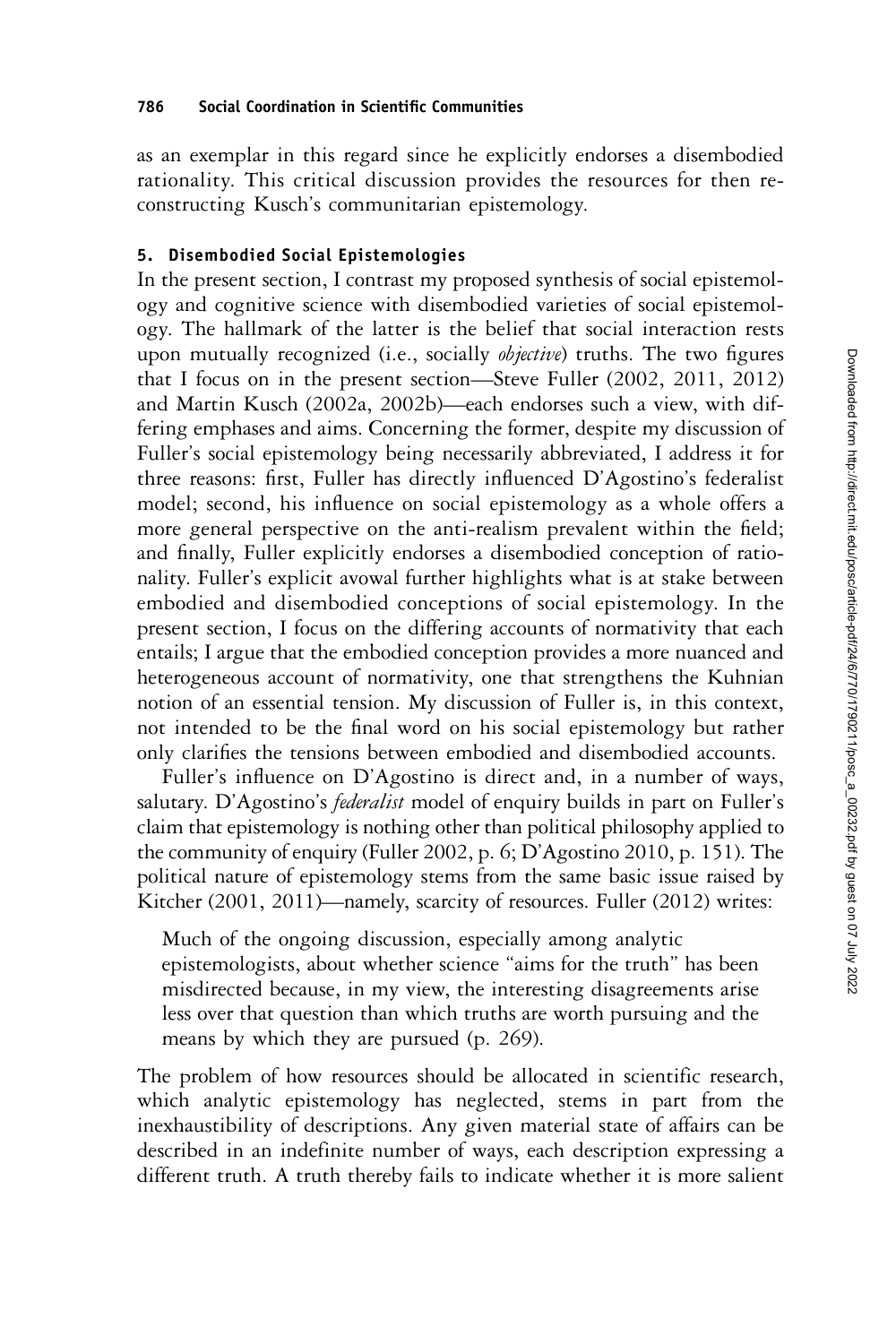than other truths. Fuller adds another dimension to inexhaustibility, describing himself as a "realizationist": "my position would be more accurately described as 'realizationist' (rather than, say, 'relativist'). I believe that we increasingly come to turn into reality whatever we conceive" (2012, p. 272). Material states of affairs are themselves pliable—not just descriptions of them. In this way, Fuller underlines the inherently political character of scientific research: researchers' use of limited resources shapes the physical reality of humanity's future in accord with particular priorities and values. D'Agostino's federalist model conceptualizes some of the social structures that enable scientific communities to negotiate these issues. But unlike the federalist model—which is compatible with (even if lacking) an embodied epistemology—Fuller embraces a disembodied conception of rationality, as evidenced in his model of how the public via social epistemology can inform scientific research.

Optimism permeates Fuller's discussion of how the public can inform scientific research, an optimism concerning science's potential for shaping reality to suit our desires. Fuller's vision of humanity's future—while driven by the rhetorical aim of highlighting the politics of science—betrays a disembodied conception of rationality and normativity. Given the wide range of research possibilities to pursue, Fuller beckons to trans- and post-humanist possibilities. Trans-humanism is founded on the idea that humans are "intellects that happen for now to possess animal bodies" (Fuller 2011, p. 63). That Fuller even considers trans-humanism a possibility implies that the body does not play any intrinsic role in cognition. The body, instead, appears as an aggregate of material needs that the mind takes care of as if they were menial chores. The body's physical needs are thus considered incidental to the mind's powers—as if the body were just another aspect of the material world that biologically dependent minds wisely choose to maintain. According to this picture, a human mind could just as easily perceive potential food as the color of tree bark—if, that is, the mind were freed from the chore of feeding a body. It is with regard to this point—detaching cognitive abilities from the body—that Fuller endorses a disembodied epistemology.

Given a disembodied epistemology, values like political equality and liberty appear as objective normative standards. Fuller believes that trans-humanism, for instance, fosters equality by freeing people's minds from bodies that exist within inherently unequal material circumstances. Accordingly, liberty consists of a mutually shared freedom from material inequality; it is an objective goal for science to pursue, providing a blueprint for scientists to engineer humanity's future. On this view, Fuller (2002, p. xvi) sees social epistemology as a shared foundation for our epistemic undertakings: on the one hand, it informs the public of the competing values at stake in different lines of enquiry and, on the other,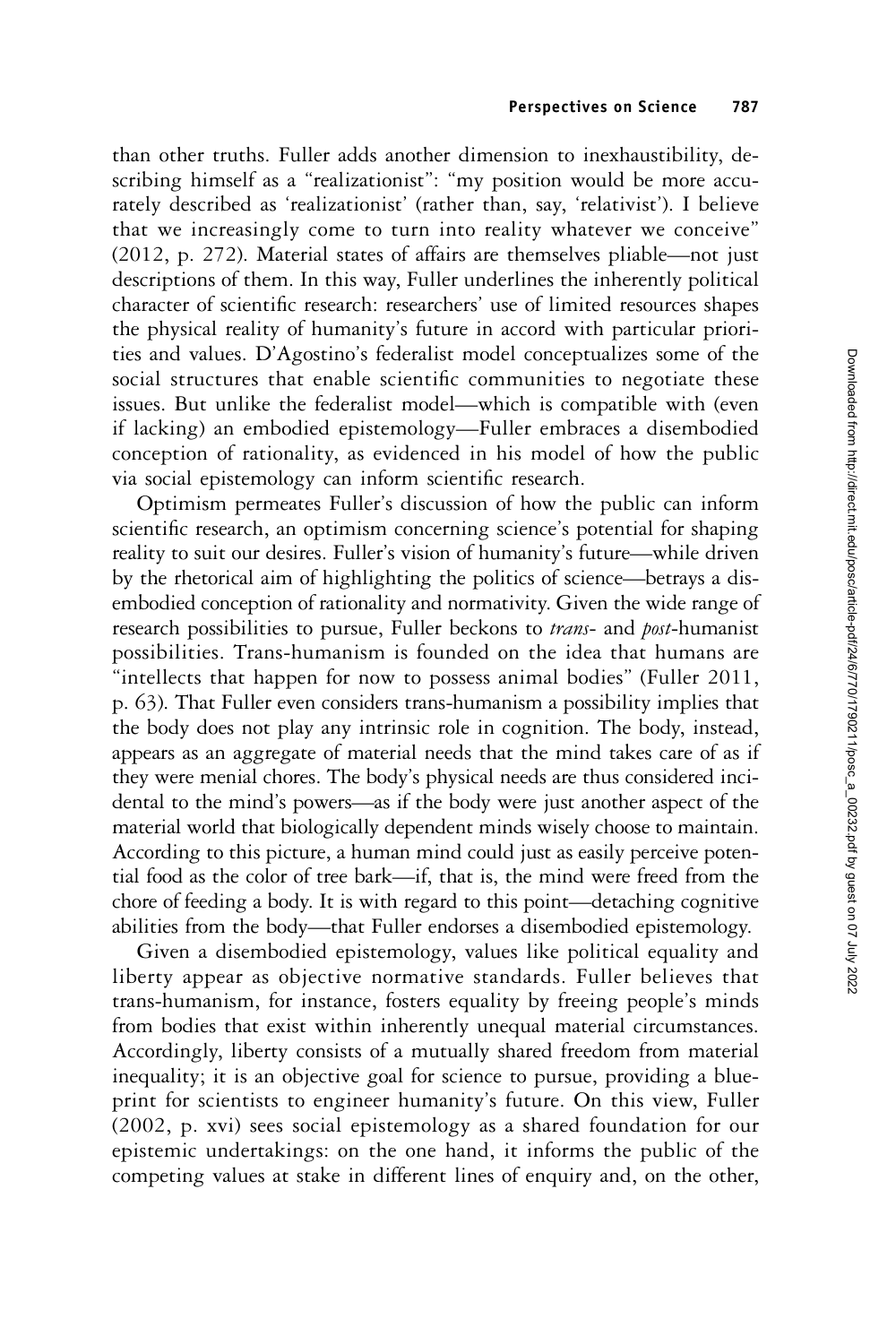informs scientific communities of the public's preferences. Fuller thus offers a compelling vision of social epistemology's role in science and society, one that is a major advance over Kuhn's narrow social epistemology (§2). But treating norms as mutually shared objective standards obscures social normativities that endogenously emerge in actual social encounters within epistemic communities. To provide an alternative to the notion of objective norms, as well as a revised picture of social epistemology's role, I now revisit Bickhard's concept of intrinsic intentionality and error-guided learning (§1, §3).

Intrinsic intentionality is the basis for but does not itself consist of conscious intentions or representational aboutness. This distinction corresponds to Weber and Varela's (2002, p. 100) distinction between two senses of teleology: the most common sense of "external seemingly purposeful design" corresponds to representational aboutness while the second sense—"internal purposes immanent to the living"—denotes the biological nature of intrinsic intentionality. While Fuller thinks that the normative dimension of social epistemology is exhausted by conscious design (i.e., engineering the future to suit our desires), on the embodied view, values emerge from and remain intimately linked to the immanent purposiveness of living beings. Cognition, on this latter view, consists of an inherently value-laden perspective on the world; as opposed to being an incidental chore, metabolic constraints are the originary source of meaning and serve as the most basic normative standards for learning. Given this concept of intrinsic intentionality and immanent normativity, I turn now to their implications for the domain of science, a context thoroughly awash in representations, in contrast to the cases of minimal cognition favored by Weber and Varela in which the role of metabolic constraints are apparent. Bickhard's interactivist model has already provided an important first step to achieving this by grounding representations in nonrepresentational goal-directedness. To strengthen the link between, on the one hand, Bickhard's model of representation and error-guided learning and, on the other, the social epistemology of science, it is helpful to first revisit the normative implications of D'Agostino's federal model.

In his brief remarks on the normative implications of his federal model, D'Agostino hints at more nuanced forms of normativity than envisioned by Fuller. Near the end of Naturalizing Epistemology, for instance, D'Agostino styles his account as possessing "a definite whiff of the normative" (2010, p. 178). While D'Agostino pitches his account on the basis of its descriptive merits, he notes that a map of a terrain—such as his mapping of epistemic communities—has normative implications for any user, even if the mapmaker doesn't tell the user where to go. D'Agostino's point, as noted in §3, rests on the inexhaustibility of descriptions: no single description can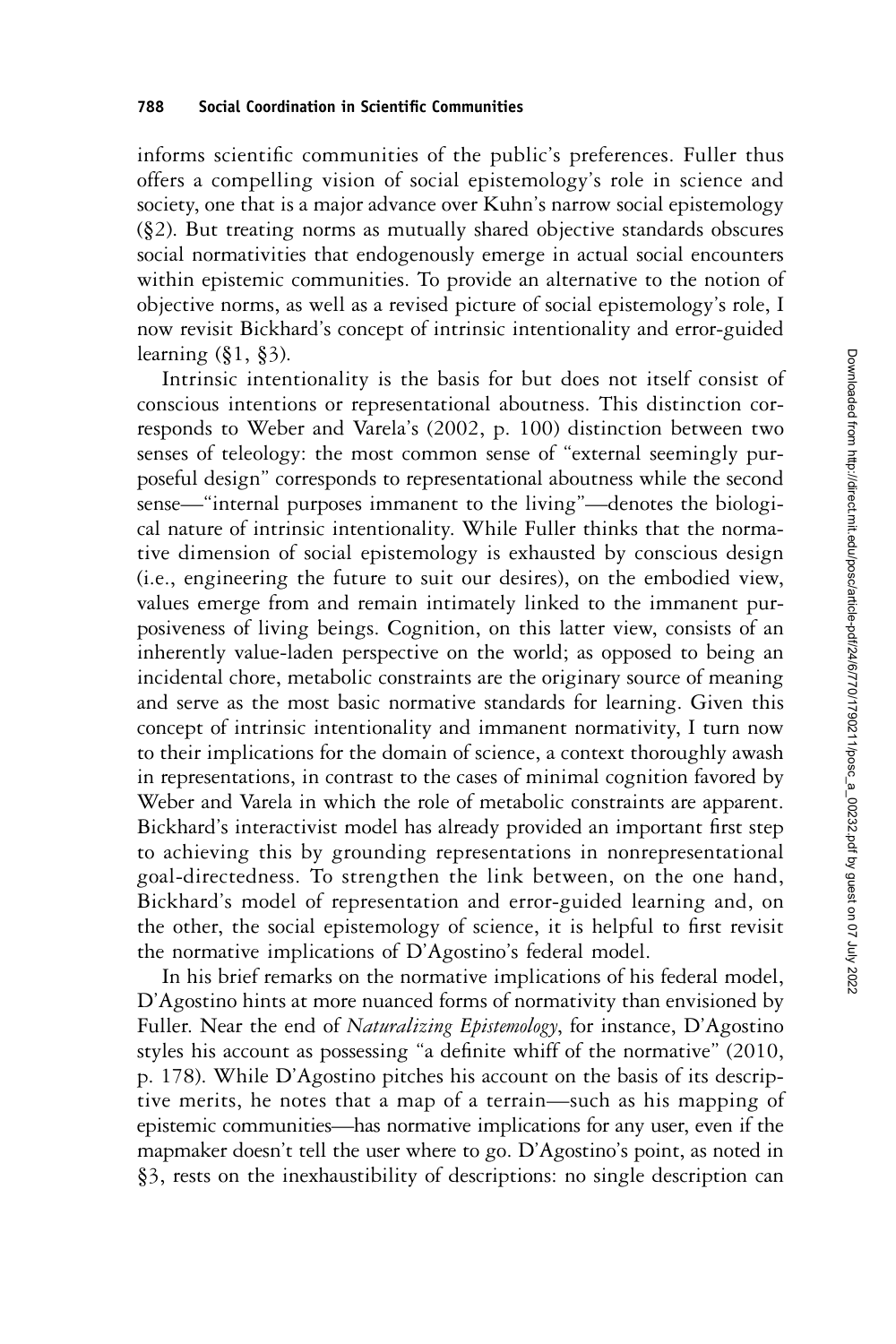be treated as the objective account and so, as a result, the editorial decisions of the mapmaker reflects certain priorities and thereby values. This is an important insight that is consistent with—indeed highlights the role of—Fuller's realizationist vision of social epistemology. But the inexhaustibility of descriptions—if it is taken to be the fundamental level of normativity—remains vulnerable to realist undertow: the social dimension appears as just a practically necessary means for getting a handle on and reshaping objective material states-of-affairs. But the inexhaustibility of descriptions fails to capture the most basic level of normativity—embodied directedness.

On the embodied view that I have developed, descriptions are higher level refinements of nonrepresentational goal-directedness. In terms of Bickhard's levels of knowing model, descriptions repartition an agent's interactive possibilities. To describe something is to abstract from a particular interactive context, with the greater abstractness affording new interactive possibilities and potential errors, creating a new level of knowing.<sup>11</sup> Likewise, given that rationality is primarily geared towards refining interactions, there is an in-principle motivation for understanding reason as improvisational, as proposed by D'Agostino (2006). The primacy of embodied interaction indicates a fundamentally different conception of objectivity, one that thwarts realist reconstructions, such as envisioned by Ladyman above. On the embodied view, objectivity is constituted by an agent's interactive potentialities rather than being a material state of affairs that an agent has chosen to attend to amongst an infinite number of other possibilities. Whereas on the latter account, the impossibility of value-neutral descriptions is only the result of the need to exercise editorial control over one's conscious attention, the embodied view points to a more fundamental kind of normativity. The normativity of nonrepresentational embodied directedness is integral to the very constitution of objects and, as noted in §1, is responsible for what appears as perceptually salient.

The context-specificity of rationality and normativity suggests a decidedly more modest role for the social epistemology of science than Fuller envisions. Fuller's picture is more aligned with what D'Agostino refers to as the "planning conception" of reason than the improvisational one: social

11. Beliefs are, on this view, an especially important form of abstraction but neither an epistemically nor normatively primitive one. In exploring the nature of perception, Maurice Merleau-Ponty ([1945] 2012, p. 32) makes a related though more fundamental point. Criticizing both empiricist and intellectualist accounts of perception, he argues that conscious attention to one's experiences does not clarify "preexisting givens" but rather actively constitutes new, determinate objects. Merleau-Ponty thus considers all conscious thought as derivative upon agents' embodied interaction with their environments. Hence, the significance of beliefs stems from their determinacy but not primitiveness.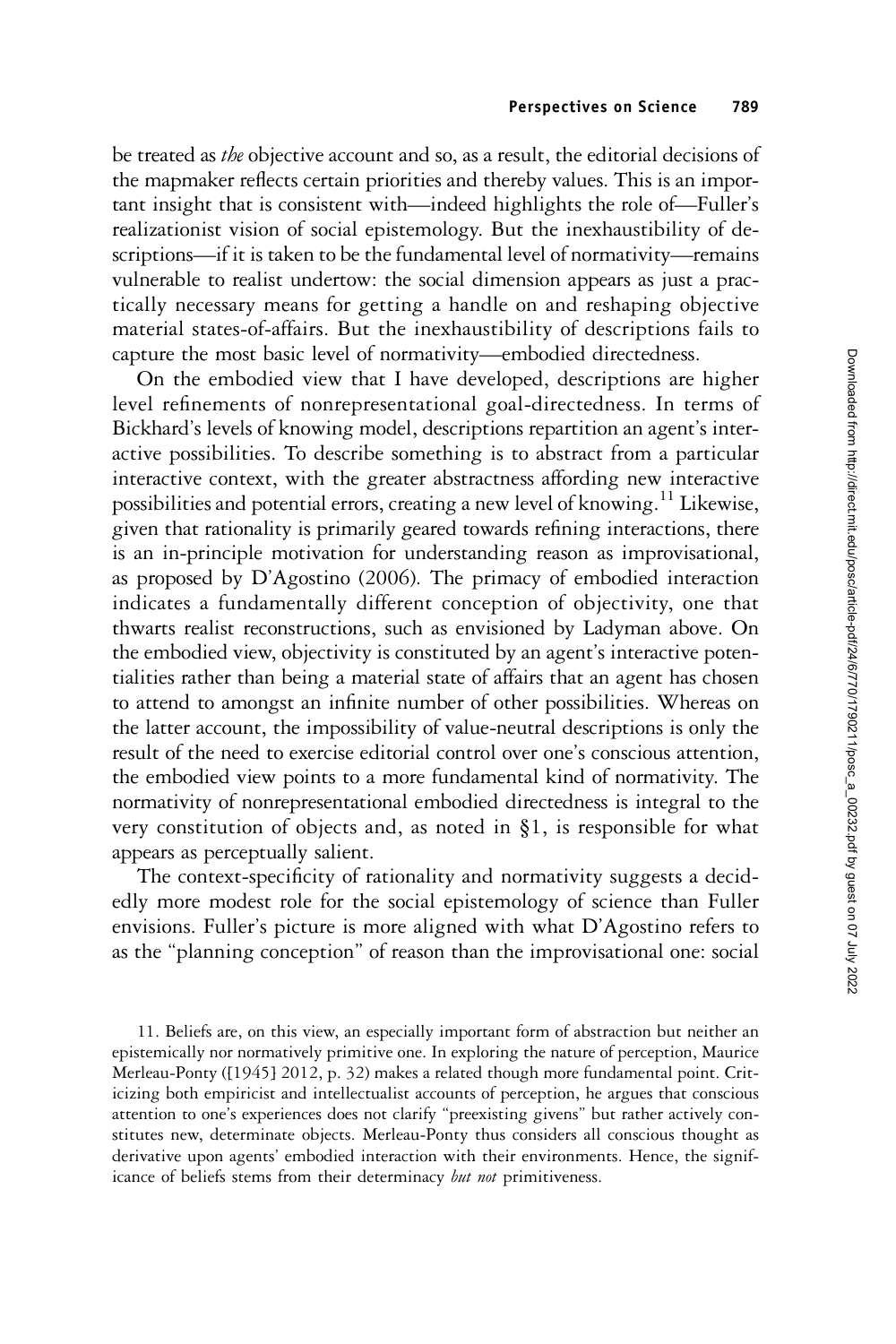epistemology is meant to identify the goals of humanity's future (e.g., posthumanism), which scientists can then engineer. Contrary to Fuller's vision and in keeping with the improvisational conception of reason, I argue that social epistemology's role is more retrospective than prospective, useful for identifying interactive patterns within epistemic communities. This type of project is exemplified by D'Agostino's federal model. The interactive patterns indicate, in part, inchoate forms of normativity; in particular, social epistemology's population-level perspective can point to patterns that do not correlate with and may even be contrary to the conscious intentions and epistemic goals within a community, such as the communication inhibitors that D'Agostino discusses. To flesh out more of the immanent normativity at work in such scenarios, I will reconstruct Kusch's communitarian epistemology within an embodiment framework.

But before reconstructing Kusch's account, I want to consolidate some of the terminology discussed thus far. Over the course of the paper, I have offered a series of dichotomies; in §1, I began with two sets—an embodied epistemology aligned with anti-realism in contrast to a disembodied realist epistemology. Building upon this division, in §3 I argued that the former dovetails with an improvisational conception of reason in opposition to the planning conception. As suggested by my critique of Fuller's social epistemology, the division between these three sets of dichotomies ultimately concerns whether cognitive content is immanent (i.e., generated by particular agents acting within specific contexts) or context-independent (i.e., a mind-independent material state of affairs). Discussions of the inexhaustibility of descriptions can easily obscure this division, since inexhaustibility offers a more circumscribed perspective on the impossibility of valueneutral science, one that is compatible with realism. The issue with attenuated realist accounts is that they posit a determinacy at the most fundamental level of normativity, which obscures inchoate forms of normativity inherent to social interaction. In §5, I use Rehg's concept of cogent argumentation to highlight the immanent and inchoate normativity within scientific communities. But first I want to revisit Kusch's communitarian epistemology in order to better clarify what is problematic about the determinacy of attenuated realism and also to show how an immanent embodied framework can recapture the worthwhile insights from such accounts.

As discussed in §1, Kusch's communitarian epistemology stresses the performative dimension of language. The ability to use language to refer to mind-independent aspects of reality (i.e., natural and artificial kinds) is of secondary importance to the creation of "social kinds," which includes the concept of knowledge. To recap, knowledge is primarily a means for marking the social role of being a reliable informant. On this picture, social kinds act as a shared foundation for social interaction. With regard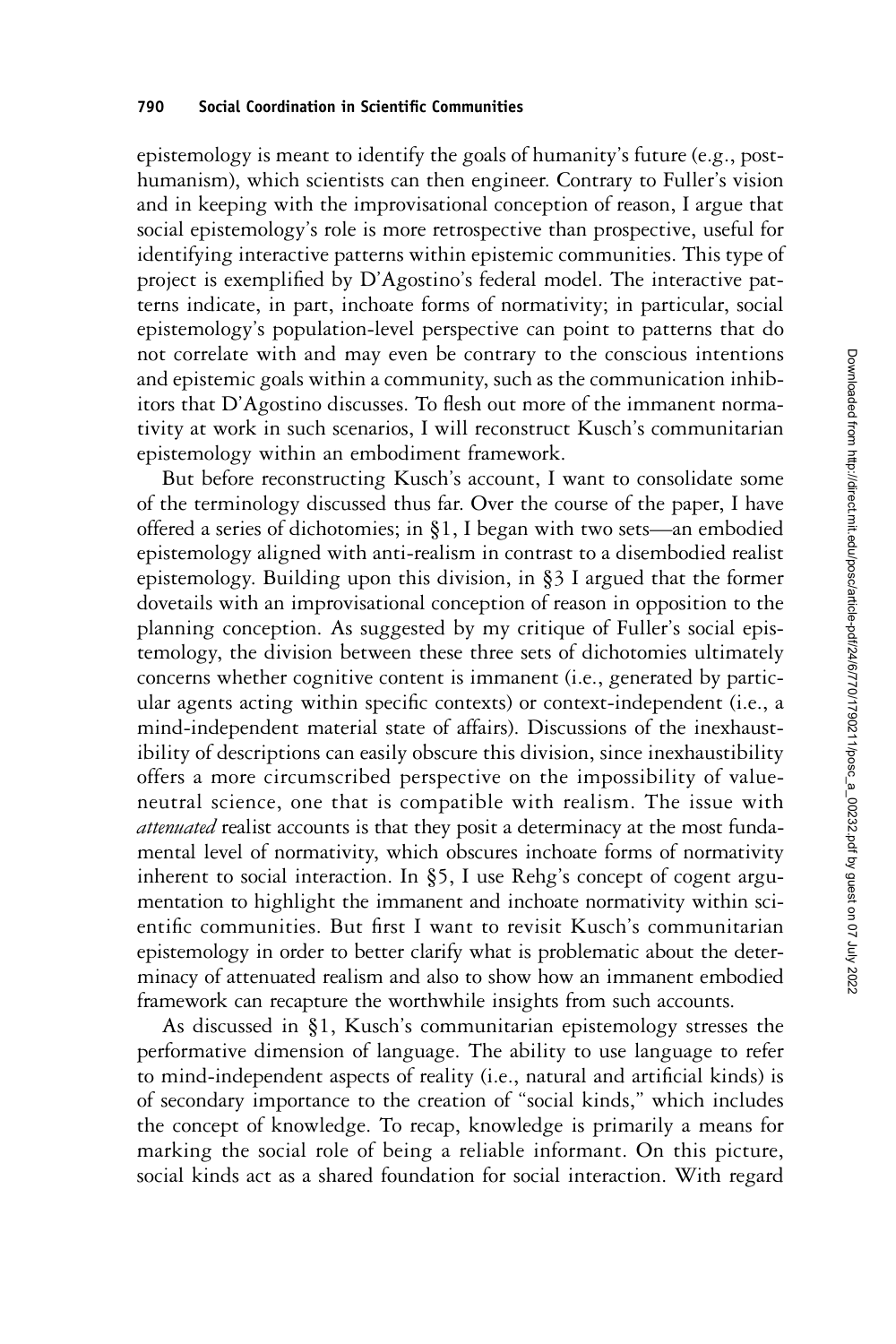to being knowledgeable, an interaction involving a person who holds the status will be structured such that he or she will be expected and trusted to provide information. Language provides a stability that imbues social kinds with a meaning that supersedes the particulars of any given social interaction. Social identities thus function as a mutually recognized or shared foundation for interaction.<sup>12</sup>

The determinate identities posited by communitarian epistemology create the following dilemma. Either the shared social identity is so vague as to be vacuous, or it is so rich that it is wildly implausible that it is actually shared by individuals. To address this dilemma, my alternative account of social identity jettisons the notion of a *shared* identity in favor of a more ephemeral and inchoate notion that is geared towards and derivative upon actual engagement between individuals. Using my characterization of the normativity of descriptions as a guidepost, I treat social identities as opaque coordinating factors that structure interaction.

As ambiguous descriptors, the meaning of social identities depends on the particulars of actual interactions, including each individual's unique experiential history. A social identity is an abstraction, which—like other kinds of descriptions—partitions an interactive space, thereby modifying the perceived range of relevant interactive opportunities. The range of interactive opportunities is partly a function of an agent's prior interactions, on the basis of which she has refined her expectations when confronted with negative feedback. It is in this sense that social identities serve as coordinating factors or behavioral attractors, as understood in terms of De Jaegher and Di Paolo's (2007, 2008) concept of participatory sense-making.<sup>13</sup>

Thinking of social identities as coordinating factors helps to explain a social status's relatively stable meaning without annihilating the idiosyncratic dimensions and intrinsic significance of social interaction. Salient differences in individuals' respective perceptions of a social identity can be smoothed out (or further entrenched) via the continuous feedback and refinement of encounters. There may even be crucial differences in

12. In accordance with this picture, Kusch states that the goal of communitarian epistemology "is to understand, rather than change, epistemic communities" (2002a, p. 2). Kusch thus sees his communitarian epistemology as *purely* descriptive. But communitarian epistemology's goal wrongly presupposes that description and understanding can be valueneutral.

13. While social identities and linguistic descriptions appear discordant with De Jaegher and Di Paolo's (2007, 2008) own examples of coordinating factors, this is a result of their rhetorical context. Their main objective is to counter cognitivism within the philosophy of mind. Furthermore, I am treating social identities in terms of how they influence social interaction, thus maintaining the priority that De Jaegher and Di Paolo give to the dynamics of engagement.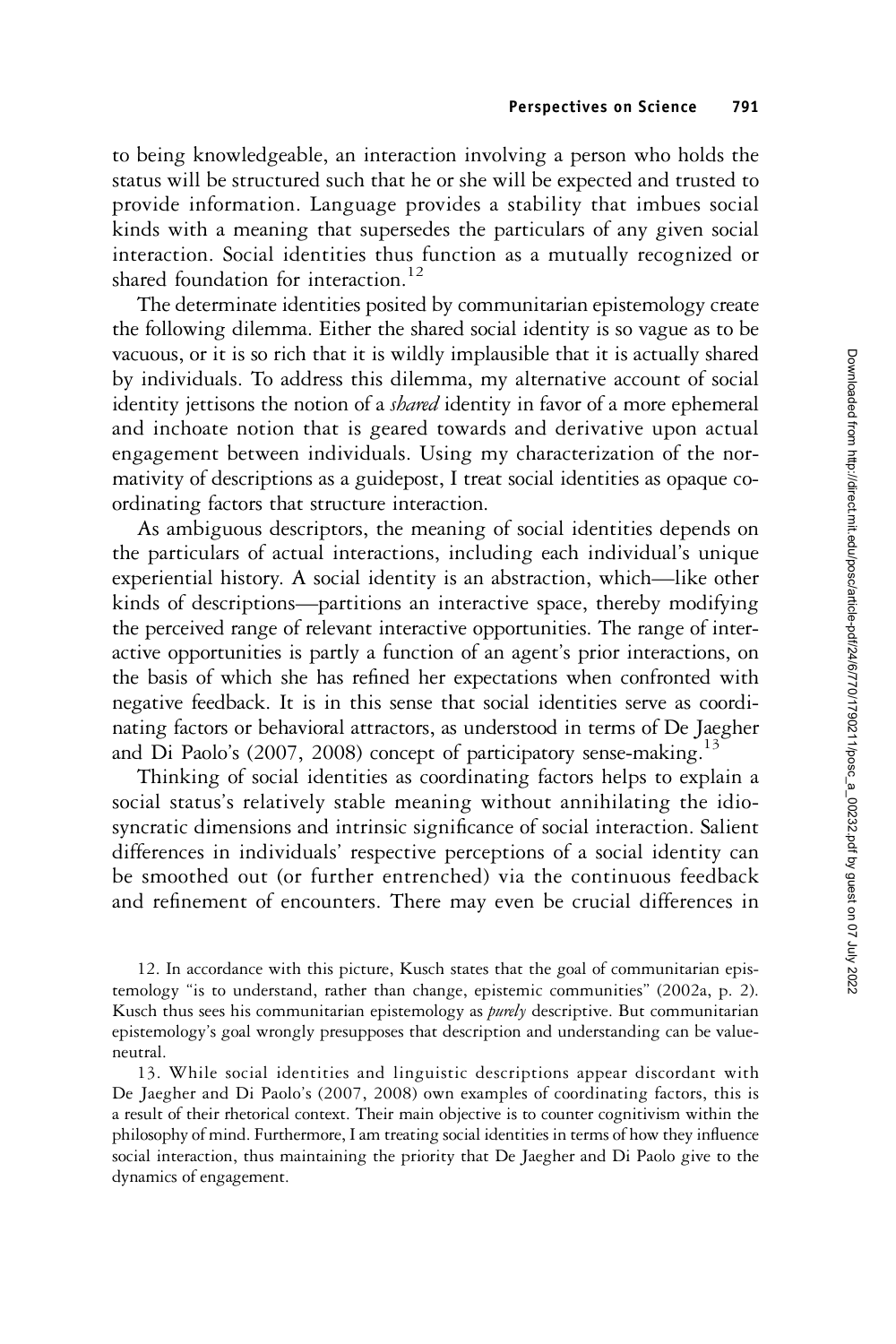individuals' understanding of a social identity that go unnoticed because circumstances have not yet brought them to the fore. This is the sense in which social identities are shallow or opaque, analogous to D'Agostino's (2010) notion of shallow consensus (§3). Agreement conceals pervasive underlying disagreements, but without undermining the role that social identities play in interaction.

To illustrate how a social identity can structure interaction, I offer the following hypothetical scenario, inspired by D'Agostino's federal model. Consider the effect that learning of social comparison pressures within scientific communities could have on an individual researcher. The researcher might, for instance, be less likely to remain reticent when another team member voices a point at variance with her own findings. When offering a dissenting viewpoint, she can think of herself as searching for a "hidden profile" as opposed to making trouble or attacking her team member. This difference can be expressed in terms of the contrasting roles of a team helper as compared to a trouble-maker. The difference can have a decisive influence not only on whether the dissenter will share her divergent findings but also influence whether the contribution is a constructive one. The perspective of helping one's team is a stronger rhetorical position than challenging a team member. $^{14}$ 

The relevant social identities in my example—"team helper"and "troublemaker"—are more ephemeral than an idealized status like "being knowledgeable." The hypothetical scenario thus diverges from Kusch's discussion, yet I think such improvised social roles draw attention to the formation of identities and thus the dynamics that underpin more stable ones. Accordingly, I propose that more stable and widely recognizable social identities are a product of the same general dynamics—an opaque abstraction that is continuously refined and reinforced via social encounters. A linguistically centered account, by contrast, implies that a social role has a determinate function or set of functions, such as knowledge reducing to being a reliable informant. In this regard, Kusch's account dovetails with the problematic instrumentalism of Kuhn and Kitcher discussed in §2.

Rehg's (2009) concept of cogency dovetails with the embodied interactivist account of social identity. Cogency, for Rehg, represents the many context-specific factors that determine whether an argument is found to be persuasive within a scientific community. Possible factors include values such as openness, a person's argumentative temperament, and who receives credit. The indefinite range of possible factors is offset by the need for

<sup>14.</sup> Conversely, Rehg (2009) offers a case of a researcher who lacks sensitivity to the rhetorical dimension of enquiry and, as a result, is excluded from a scientific community. I detail this case and the rhetorical dimension of enquiry in the next section.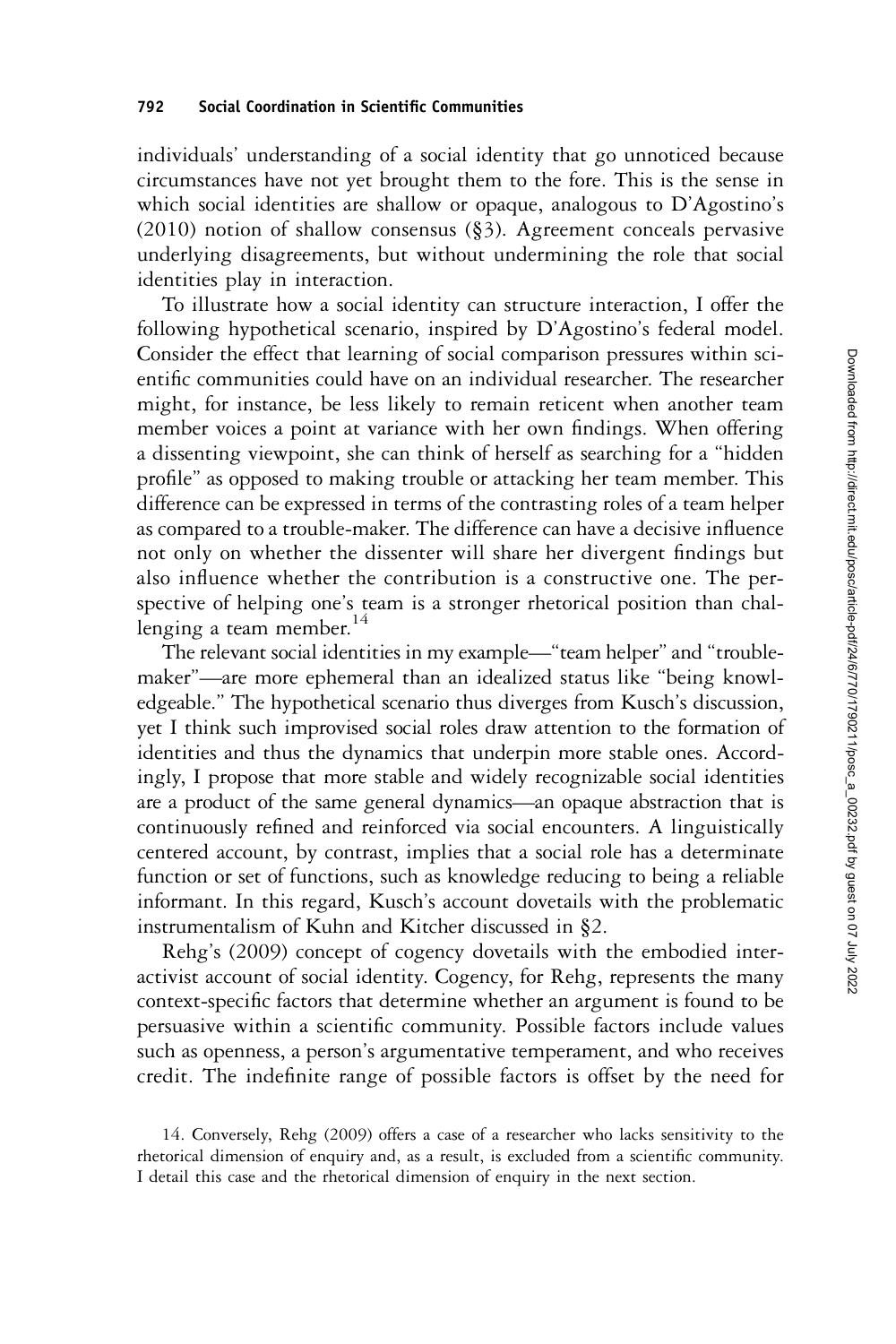individuals to demonstrate a factor's relevance to a particular situation. Rehg thus suggests that the normativity of scientific argumentation involves "microdynamics" specific to particular interactive contexts (p. 2009, p. 67). In the next section, I bolster my critique of Fuller and Kusch's disembodied social epistemologies by detailing the contextual normativity of scientific argumentation.

# 6. Cogency and the Immanent Normativity of Scientific Communities

Rehg's guiding theme (2009) is "Kuhn's Gap," which refers to occasions when an argument is persuasive but not logically compelling. Rehg's concept of cogency relates to the "microdynamics" of persuasion in comparison to Kuhn's focus on macro-social institutional forces. Kuhn's merely superficial treatment of persuasion is evident from Wray's depiction of the evolutionary aspect of Kuhnian epistemology: when a scientific community confronts a theoretical dispute, either there will ultimately be a clear winner or the community splits into separate disciplines (§2). D'Agostino improves upon Kuhn by drawing on psychology and organizational studies, as detailed in §3, but still only considers these factors in terms of institutional dynamics that hinder or promote communication. D'Agostino's focus on macro-social institutional forces is exemplified by the federal model's two-axis depiction of epistemic communities.

With its treatment of microsocial dynamics, Rehg's theory of argumentation helps substantiate the link between Bickhard's model of the embodied cognitive subject and the institutional forces discussed by Kuhn, Wray, and D'Agostino. Rehg begins with the common idea of cogency, namely cogency as the "convincing quality" of an argument (2009, p. 6). This open-ended definition enables the term to cover a range of meanings, with the disparate meanings a reflection of cogency's context-dependence.

As one illustration of cogency's context-specificity, Rehg examines the process of collaboration and publication at Fermilab. The case study specifically deals with the research and discovery of the top quark, which spanned the years 1993–1995. Fermilab is an institution within which many different research teams collaborate. In connection with the top quark research, there were four separate teams: two teams counted lepton decays, one counted dilepton decays, and a fourth team reconstructed the kinematics of the decay events (Rehg 2009, p. 169). To pool and publish the four teams' results, the writing process involved four social roles: convener, godparent, writer, and audience (2009, p. 171). Two people acted as conveners, whose task was to convene meetings and record their minutes. The conveners asked each team to appoint a *godparent*, whose task was to provide an independent critique of the paper drafted by the *writers* (the third role). After the draft passed the godparents, it was then to be presented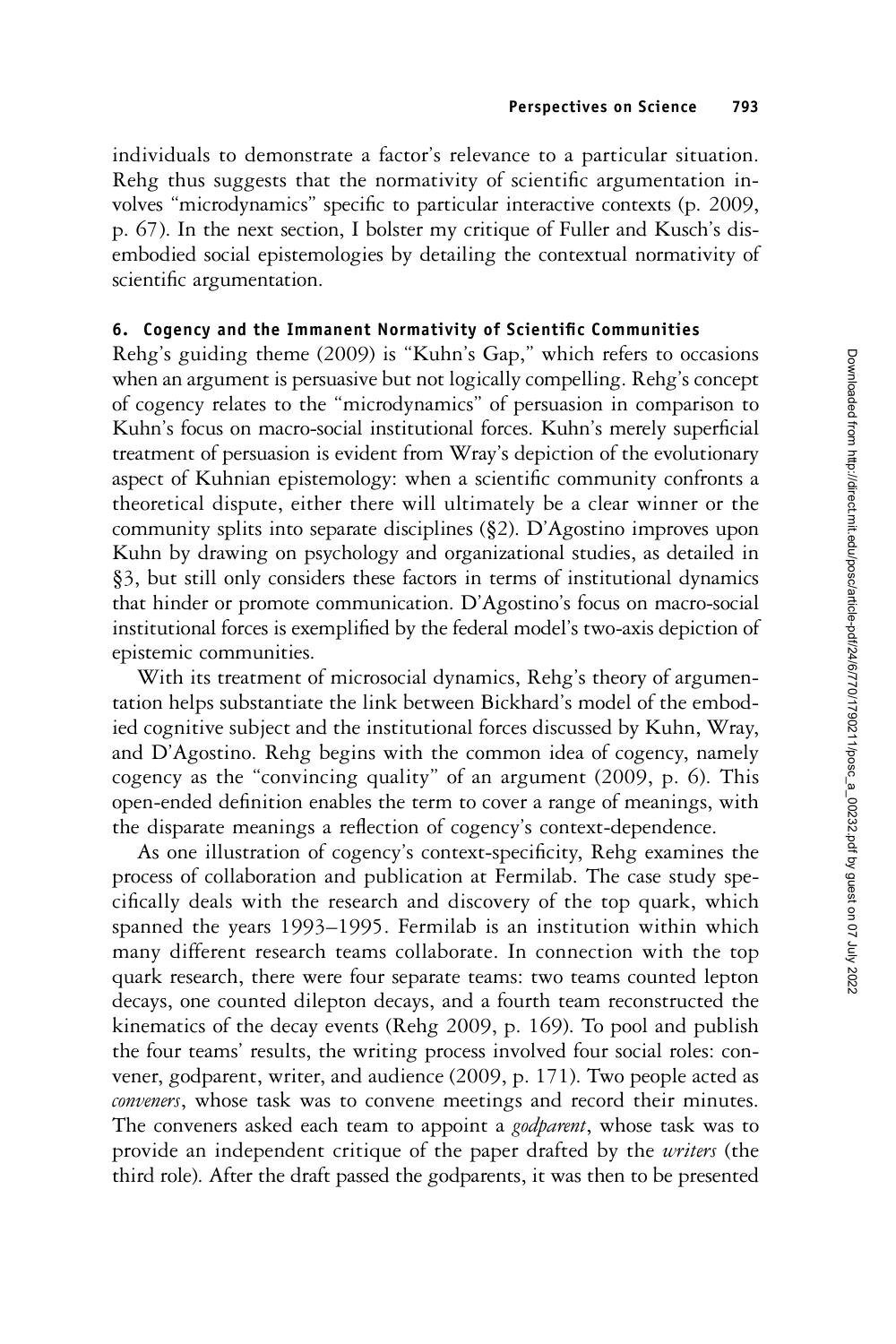to the audience, which consisted of all the Fermilab scientists who were not part of the four teams. The presentation to Fermilab as a whole acted as a final check before journal publication.

The case study exhibits the basic features of D'Agostino's federal model while also presenting some complications. The four teams worked in parallel, corresponding to the horizontal axis of the federal model, yet only two used the same technique. The difference in methodology led to some controversy regarding the kinematics group's claims, which I return to below. There was also a complication with respect to the vertical axis: while the godparents were meant to provide an independent critique of the paper draft, they ended up participating directly in its writing. The break with agreed-upon procedure, while criticized, was justified on the grounds that it improved the quality of the paper (Rehg 2009, p. 172). Hence, procedures and institutional structures were improvised upon when it was considered beneficial to the research.

The writing procedure—that is, the four social roles and three writing phases of draft, revision, and presentation to Fermilab as a whole—was adopted in the wake of having rejected a "four short papers" proposal. The rejection of this proposal—referred to within Fermilab as the "October massacre"—was due to the view that the papers were being rushed without sufficient vetting and motivated adopting the more rigorous writing procedure. The perceived rush in the prior proposal was due to the kinematics team, who wanted to publish their evidence for the existence of the top quark before the other teams. Complicating matters, two of the team members (Garry Goldstein and Richard Dalitz) were outsiders brought in because of their expertise in kinematics analysis.

The tense situation brought to the fore the difficulties involved in the collaboration of different types of specialists. The kinematics team claimed to have conclusive evidence for the top quark but none of the Fermilab scientists outside of the kinematics team were fully qualified to judge the claim's technical details. The difficult circumstance highlights the wide range of factors involved in argumentation, including the already discussed dialectics of the writing procedure. The kinematics team's rush to publish conflicted with the values of openness and thoroughness, which in turn prompted Fermilab scientists to adopt the four social roles and three phases of paper writing.

Rhetorical considerations also played a part in assessing the kinematics team's proposal. Krys Sliwa—the Fermilab scientist in charge of the kinematics team—described Gary Goldstein as "overexcited" (Rehg 2009, p. 177). Goldstein's temperament—his ethos—suggested to Sliwa and some of his other colleagues that he lacked the capacity for responsible judgment, and he subsequently lost access to Fermilab's data. There was at least one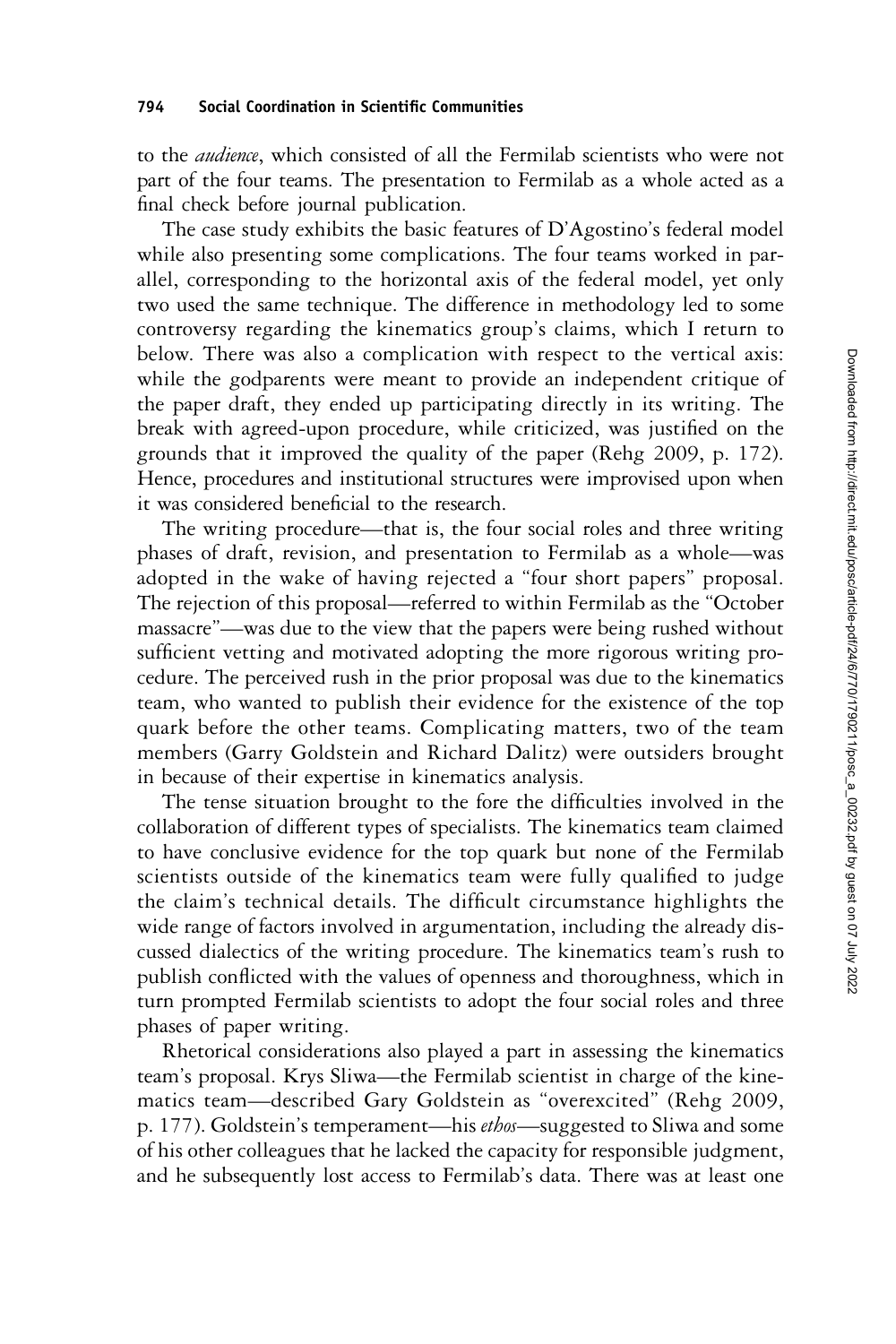additional major factor that influenced the assessment of the kinematics team, and it corresponds to the concern for credit attribution stressed by Kitcher (1990). If the kinematics team had published their paper first, then credit for the top quark discovery would have fallen primarily on scientists who were not part of Fermilab. At issue are not merely the selfish interests of Fermilab scientists but the credibility of Fermilab as a whole. Maintaining the credibility of the institution itself is crucial to its continued existence, a concern that also played a part in withholding data from an August 1993 conference presentation (Rehg 2009, p. 171).

Rehg interprets the Fermilab case study as displaying an immanent contextualism. All three of the major factors—the dialectical, rhetorical, and credit issues—took on their particular significance because of the kinematics controversy. The dialectical values of openness and thoroughness, for instance, only became relevant argumentative considerations when the kinematics team sought to publish their findings before the three other teams. To further conceptualize this immanent dynamic, Rehg draws upon Habermas's notion of transcendental standards of conversation, which Habermas understands as universal pragmatic presuppositions.<sup>15</sup> Rehg, however, dispenses with the notion of *transcendental* standards and takes them instead as critical heuristics, thereby inverting Habermas as follows: rather than being regulative ideals for all conversations, values such as openness must be fought for by a particular agent in order for them to be meaningful in a particular context (e.g., the value of openness prompting the adoption of a more rigorous writing procedure) (Rehg 2009, p. 160).

Rehg's immanent contextualism complements embodied epistemology. The above controversy, for instance, can be usefully modeled using Bickhard's terminology. The kinematics team, from this perspective, created a situation in which the abstract values of openness and thoroughness were recognized by Fermilab scientists as relevant tools for restructuring the interactive space (i.e., the adoption of the four social roles and three writing phases). In this sense, the values were not objective blueprints—*pace* Fuller—but rather a means for differentially responding to a particular situation. In this regard, the values, like the temperament of the scientists, acted as coordinating factors.

15. See Habermas (1979) for his initial formulation of a "universal pragmatics" for communication. Habermas's (1984) Theory of Communicative Action builds upon this picture by arguing against narrow conceptions of rationality in the social sciences; one of Habermas's most important claims is that rationality is responsive to moral and evaluative claims, not just empirical facts. Although Rehg's immanent contextualism departs from Habermas's notion of transcendental ideals and the counterfactual mode of analysis, it still dovetails with the pragmatic orientation of Habermas.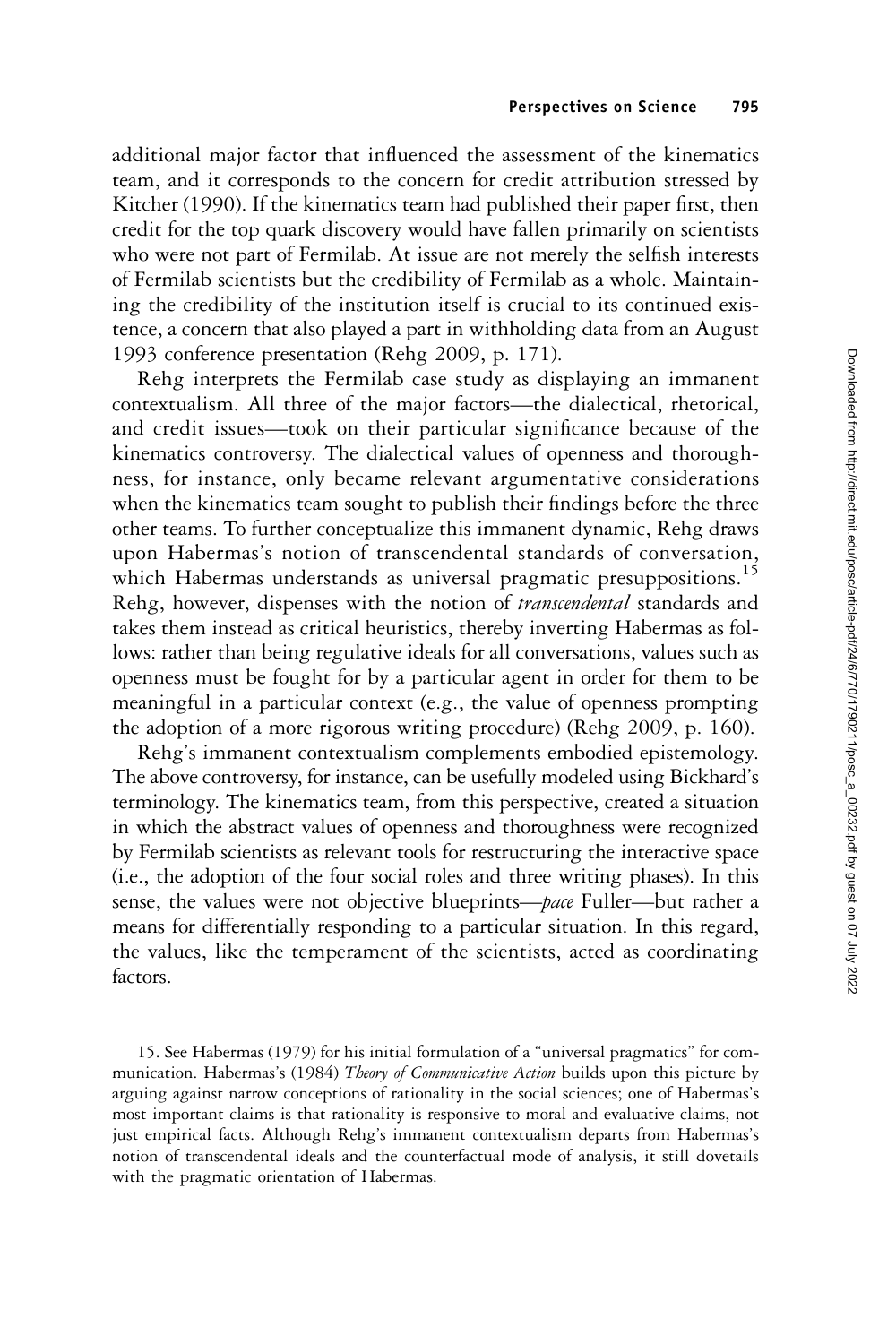Rehg's major contribution to embodied epistemology lies in his reconstruction of a tremendously complex form of normativity. Scientific argumentation is about as far from minimal cases of cognition as one can get, yet the contextual nature of scientific argumentation suggests that normativity retains an immanent character. Rehg's theory of argumentation unpacks a kind of rationality long held dear by philosophers of mind and science and, in doing so, supplants the notion of objective rationality in favor of the context-specific notion of cogency. In this respect, cogency buttresses Bickhard's account of rationality, suggesting that its insights hold beyond cases of minimal epistemic agency.

With regard to D'Agostino, Rehg's concept of cogency strengthens his discussion of cultures of enquiry, including the aforementioned notion of shallow consensus. The danger, as represented by Ladyman's (2012) review, is to read shallow consensus as merely a practical exigency; that is, as a practical necessity that only incidentally has a beneficial side-effect for enquiry. Cogency, by contrast, suggests that the rationality of scientific argumentation cannot be understood apart from the various practical considerations at work in any given context. One of the most important practical constraints on any argument, as discussed above, is what is considered relevant. The point of departing from Habermas's transcendental ideals is to claim that relevance is earned and created by particular agents for specific contexts, not something that was previously there and just needed to be revealed. In this manner, Rehg strengthens the notion of shallow consensus by showing that practical considerations thoroughly permeate scientific argumentation as opposed to just being a thin veneer, whose significance might be limited, for instance, to the rhetorical dimension of scientific argumentation. The ineliminable significance of context-specific practical factors is precisely why Rehg thinks Habermas's counterfactual mode of analysis is a toothless abstraction. But showing that scientific argumentation is permeated by practical considerations only mitigates, as opposed to undermining, the realist undertow.

By challenging the basic tenets of cognitive realism, the embodied epistemology that I have presented above substantiates Rehg's immanent contextualism and clarifies the connection between cogency and shallow consensus. Regarding shallow consensus, embodied epistemology entails that there is an important sense in which disagreements—especially when understood in terms of conflicting beliefs—do not exist so long as the agents involved have not attended to and articulated them. Or, to use terminology closer to Rehg's concept of cogency, the disagreements are irrelevant to the given context until an agent articulates why they should be taken into consideration. As previously noted in connection to Merleau-Ponty, beliefs and conscious thought in general are not epistemic primitives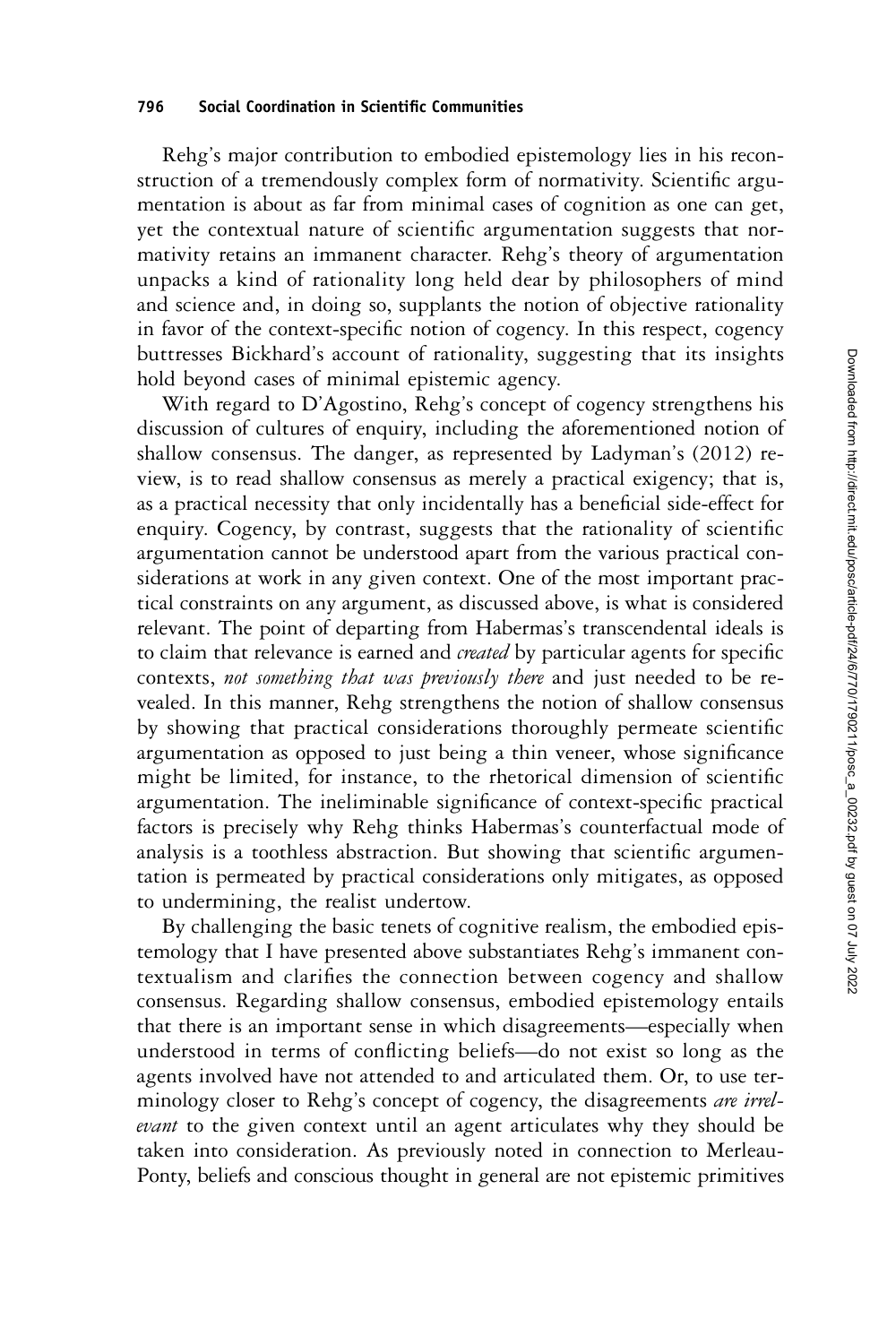but are rather abstractions from an agent's interactions. It is precisely for this reason that the context-dependence of cogency is not merely a contingent matter but relates to the semantic opaqueness of perception, as described by Bickhard's interactive model of representation.

Buttressing the concepts of shallow consensus and cogency with an embodied epistemology also adds another dimension to Kuhn's essential tension. Specifically, the embodied framework helps link while preserving the distinctiveness of Kuhn's (1962) notions of normal and revolutionary periods of science. The possible range of intermediate positions between the two periods increases dramatically when the semantic opaqueness of perception is recognized. Cross-talk, in which the meaning of a term importantly though perhaps imperceptibly differs between individuals, reflects, in part, the primitive significance of each individual's interactive histories and pragmatic orientations. In this manner, cross-talk can, on the one hand, inhibit innovation by enabling individuals to interpret a term conservatively but, on the other, nurture innovation by enabling the radical implications of a novel term come to light belatedly and perhaps more gradually, after it has undergone more extensive development than would have otherwise been the case. One example of the former is, of course, the realist undertow diagnosed by D'Agostino (2014). The semantic opaqueness of perception, and the nonrepresentational intentionality upon which it is based, entails that cross-talk and the balancing of conflicting epistemic impulses relates to the fundamental nature of cognition rather than being a case of intellectual finitude, laziness, or worse.

## 7. Conclusion

The social dimension of epistemology has broadened considerably since Kuhn's narrow internalist construal, yet the linguistically centered account of rationality and normativity has remained largely unquestioned. One consequence, as evidenced by both Fuller and Kusch's social epistemologies, is that the primitive level of both the epistemic and normative dimensions of enquiry are understood in terms of determinate conscious intentions; this in turn has left their social epistemologies vulnerable to realist undertow. As an alternative, I have sketched an embodied epistemology and applied it to two neo-Kuhnian concepts. With regard to D'Agostino's federal model of enquiry, embodied epistemology blunts Ladyman's realist critique by clarifying in what sense the subjective dimension of enquiry shapes and supports the objective dimension. This aspect of cognition requires recognizing the role of nonrepresentational goaldirectedness, which is precisely what linguistically centered accounts obscure. Nonrepresentational goal-directedness relates to the opaqueness of perception and the resultant epistemic primacy of interaction, both of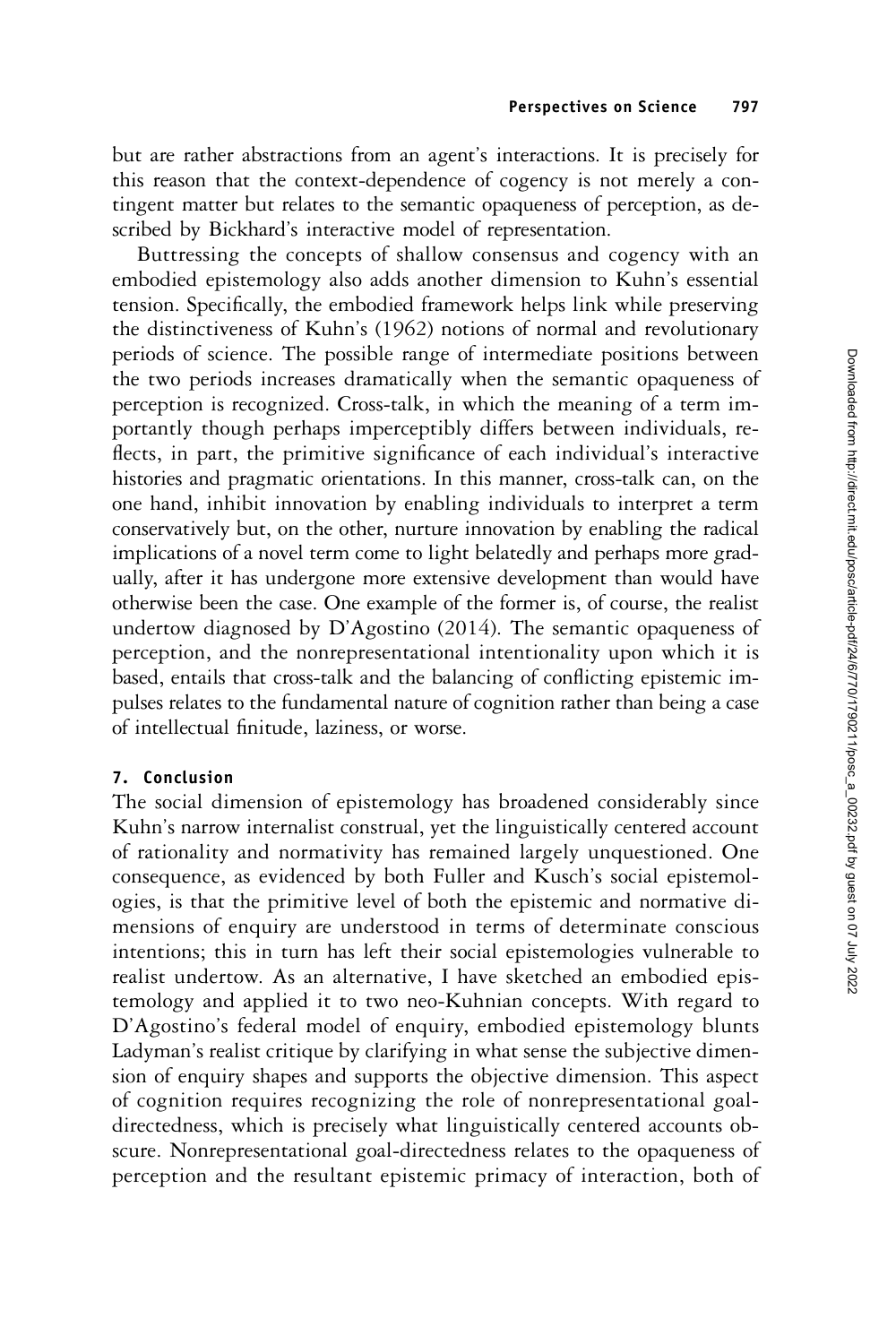which buttress the second neo-Kuhnian concept—Rehg's context-specific notion of cogency.

The intrinsic importance of interaction is precisely why social contexts, such as scientific communities, are not merely incidental to individuals' cognitive abilities. Scientists' skills can only be properly employed in relation to the larger community within which they have developed—in relation to and partly constitutive of dynamics such as those identified by D'Agostino's federal model of enquiry. Conversely, community-level dynamics—I have focused on Kuhn's essential tension—are distorted if they are understood only from the perspective of institutional structures and mechanisms. Rehg presents his concept of cogency to help address this lacuna within the social epistemology of science, a move that I have substantiated with an embodied epistemology. The more general implication of my efforts is that social epistemology and cognitive science both need each other and should be employed together in order to give a more comprehensive and balanced perspective of individual cognitive subjects and the communities they shape and are shaped by. The concept of social coordination exemplifies the fruits borne by linking the two fields: coordination dynamics capture how interactive contexts can become autonomous processes but without annihilating the distinctiveness of the particular agents involved.

## References

- Barnes, Barry. 1983. "Social life as Bootstrapped Induction." Sociology 17 (4): 524–545.
- Barnes, Barry, David Bloor, and John Henry. 1996. Scientific Knowledge: A Sociological Analysis. Chicago: University of Chicago Press.
- Bickhard, Mark H. 2002. "Critical Principles: On the Negative Side of Rationality." New Ideas in Psychology 20 (1): 1-34.
- Bickhard, Mark H., and Loren Terveen. 1996. Foundational Issues in Artificial Intelligence And Cognitive Science: Impasse and Solution. Vol. 109. New York: Elsevier.
- Bloor, David. [1976] 1991. Knowledge and Social Imagery, 2nd ed. Chicago: University of Chicago Press.
- Bruner, Jerome S., and Leo Postman. 1949. "On the Perception of Incongruity: A Paradigm." Journal of Personality 18 (2): 206–223.
- Collins, Barry E., and Harold Steere Guetzkow. 1964. A Social Psychology of Group Processes for Decision-Making. New York: Wiley & Sons.
- Craig, Edward. 1999. Knowledge and the State Of Nature: An Essay in Conceptual Synthesis. New York: Clarendon Press Oxford.
- D'Agostino, Fred. 2006. "Two Conceptions of Reason." Economy and Society 35 (1): 1–21.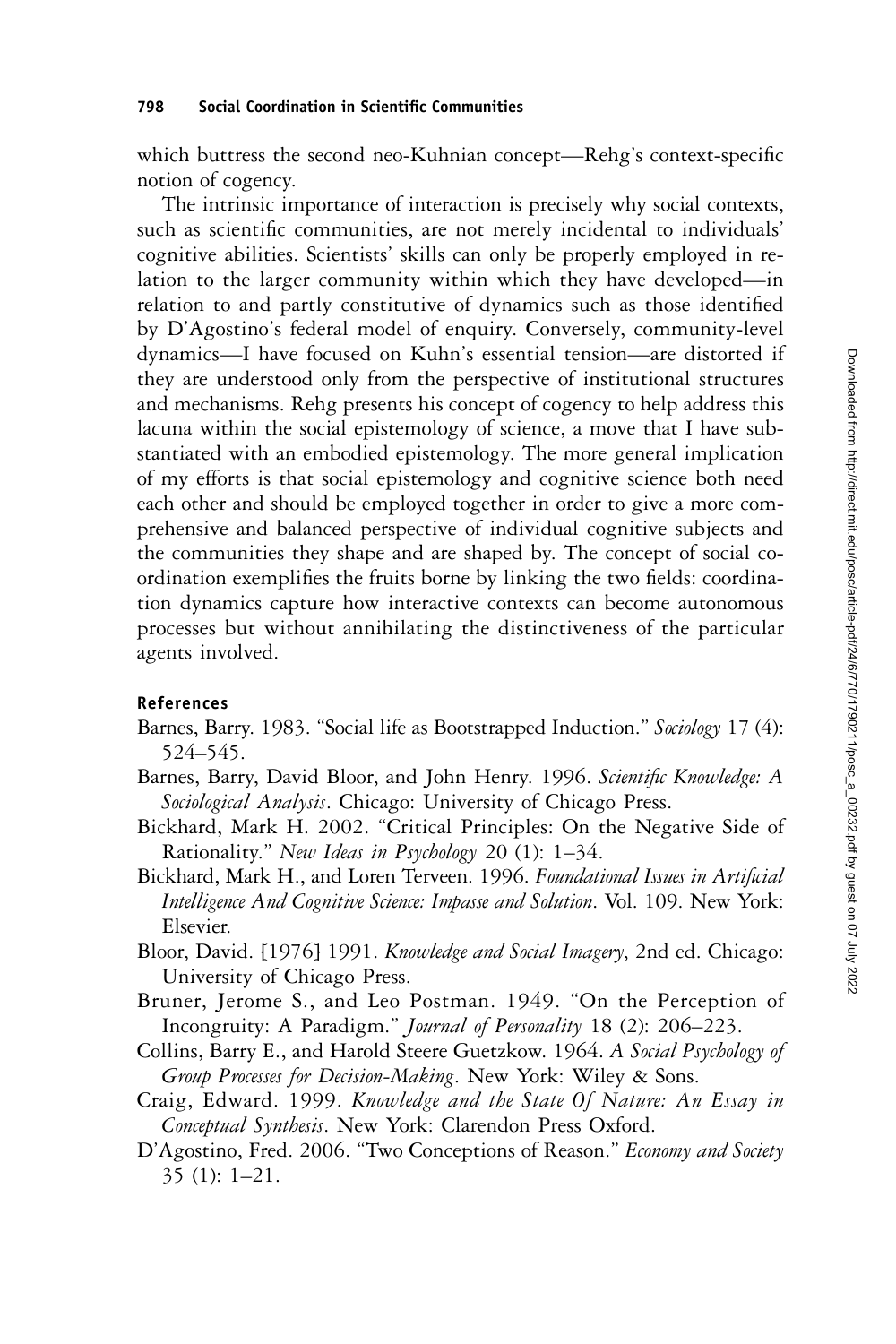- D'Agostino, Fred. 2010. Naturalizing Epistemology: Thomas Kuhn and the "Essential Tension." New York: Palgrave Macmillan.
- D'Agostino, Fred. 2014. "Verballed? Incommensurability 50 years On." Synthese 191 (3): 517–538.
- De Jaegher, Hanne, and Ezequiel Di Paolo. 2007. "Participatory Sense-Making." Phenomenology and the Cognitive Sciences 6 (4): 485–507.
- Di Paolo, Ezequiel. 2005. "Autopoiesis, Adaptivity, Teleology, Agency." Phenomenology and the Cognitive Sciences 4 (4): 429–452.
- Fodor, Jerry A. 1990. A Theory of Content and Other Essays. Cambridge, MA: MIT Press.
- Fuller, Steve. 2002. Social Epistemology, 2nd ed. Bloomington, IN: Indiana University Press.
- Fuller, Steve. 2011. Humanity 2.0: what it means to be human past, present and future. New York: Palgrave Macmillan.
- Fuller, Steve. 2012. "Social Epistemology: A Quarter-Century Itinerary." Social Epistemology 26 (3–4): 267–283.
- Goodman, Nelson. 1983. Fact, Fiction, and Forecast. 4th ed. Cambridge, MA: Harvard University Press.
- Habermas, Jürgen. 1979. Communication and the Evolution of Society. Translated by Thomas McCarthy. Boston: Beacon.
- Habermas, Jürgen. 1984. The Theory of Communicative Action: Reason and the Rationalization of Society. Translated by T. McCarthy. Vol. 1. Boston: Beacon.
- Kitcher, Philip. 1990. "The Division of Cognitive Labor." The Journal of Philosophy 87 (1): 5–22.
- Kitcher, Philip. 1993. The Advancement of Science: Science without Legend, Objectivity without Illusions. New York: Oxford University Press.
- Kitcher, Philip. 2001. Science, Truth, and Democracy. New York: Oxford University Press.
- Kitcher, Philip. 2011. Science in a Democratic Society. New York: Prometheus.
- Kuhn, Thomas S. 1962. The Structure of Scientific Revolutions. Chicago: University of Chicago Press.
- Kuhn, Thomas S. 1977. The Essential Tension: Selected Studies in Scientific Tradition and Change. Chicago: University of Chicago Press.
- Kuhn, Thomas S. 1992. The Trouble with the Historical Philosophy of Science. Cambridge, MA: Harvard University Press.
- Kusch, Martin. 2002a. Knowledge by Agreement: The Programme of Communitarian Epistemology. New York: Clarendon Press Oxford.
- Kusch, Martin. 2002b. "Testimony in Communitarian Epistemology." Studies In History and Philosophy of Science Part A 33 (2): 335–354.
- Kusch, Martin. 2013. "Naturalized Epistemology and the Genealogy of Knowledge." Pp. 87–97 in Contemporary Perspectives on Early Modern